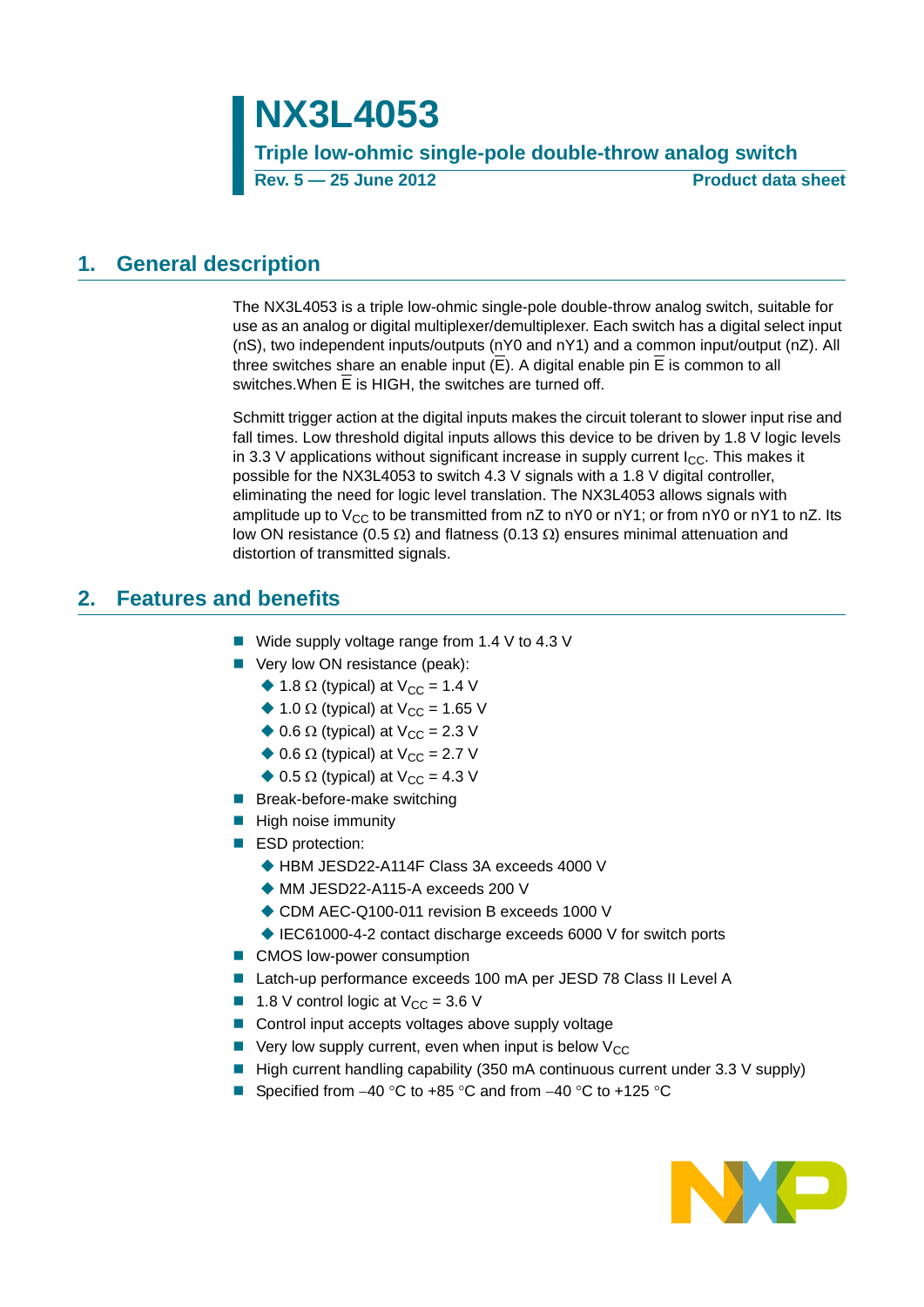# <span id="page-1-0"></span>**3. Applications**

- Cell phone
- **PDA**
- **Portable media player**
- **Analog multiplexing and demultiplexing**
- Digital multiplexing and demultiplexing
- Signal gating

# <span id="page-1-1"></span>**4. Ordering information**

**Table 1. Ordering information**

| Type number | $\vert$ Package   |             |                                                                                                                       |                |
|-------------|-------------------|-------------|-----------------------------------------------------------------------------------------------------------------------|----------------|
|             | Temperature range | <b>Name</b> | <b>Description</b>                                                                                                    | <b>Version</b> |
| NX3L4053HR  | –40 °C to +125 °C | HXQFN16     | plastic thermal enhanced extremely thin quad flat<br>package; no leads; 16 terminals; body $3 \times 3 \times 0.5$ mm | SOT1039-2      |
| NX3L4053PW  | –40 °C to +125 °C | TSSOP16     | plastic thin shrink small outline package; 16 leads;<br>body width 4.4 mm                                             | SOT403-1       |

# <span id="page-1-2"></span>**5. Marking**

| Table 2.<br><b>Marking codes</b> |                     |
|----------------------------------|---------------------|
| Type number                      | <b>Marking code</b> |
| NX3L4053HR                       | M43                 |
| NX3L4053PW                       | X3L4053             |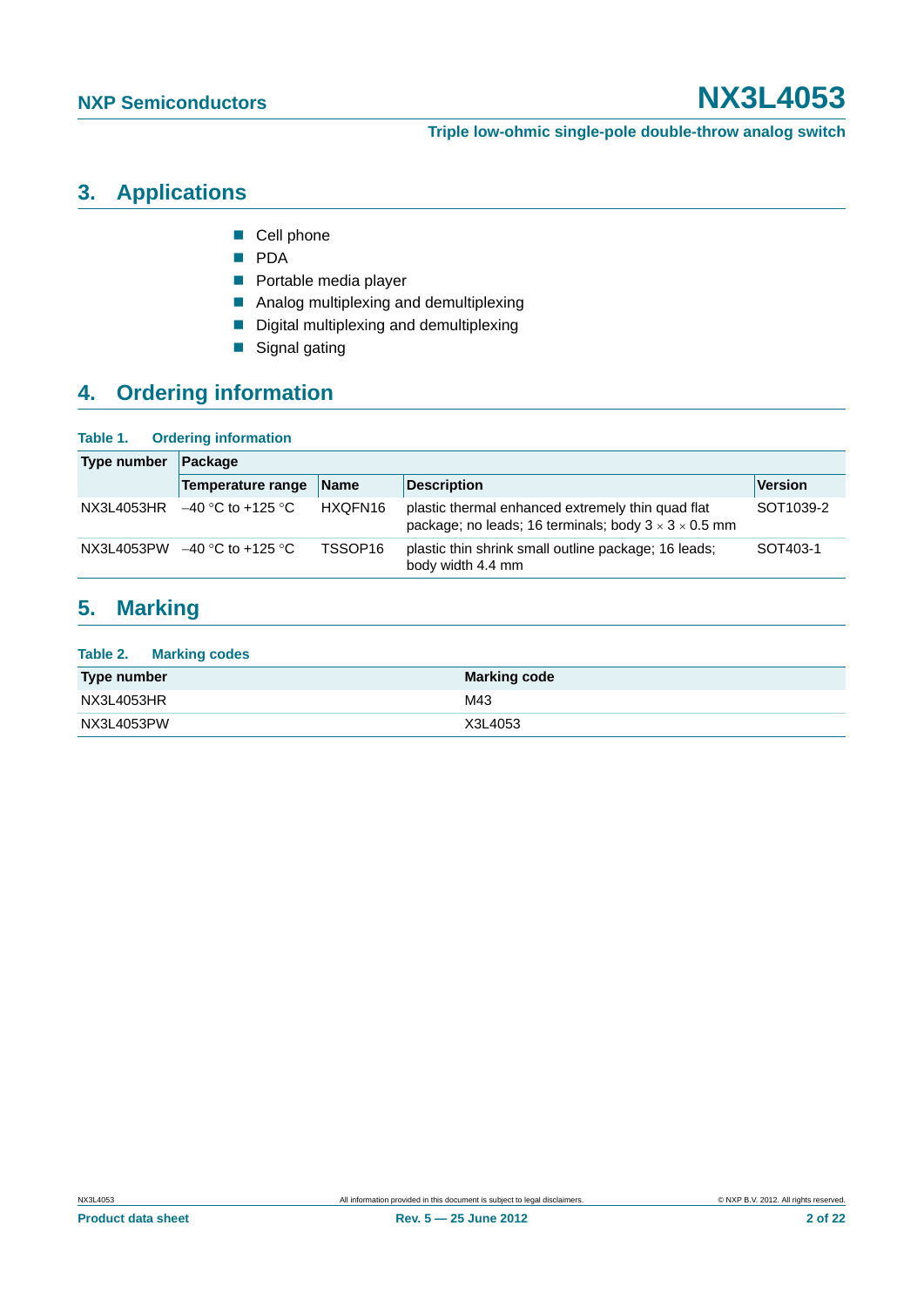**Triple low-ohmic single-pole double-throw analog switch**

# <span id="page-2-0"></span>**6. Functional diagram**



# <span id="page-2-1"></span>**7. Pinning information**

<span id="page-2-2"></span>

## **7.1 Pinning**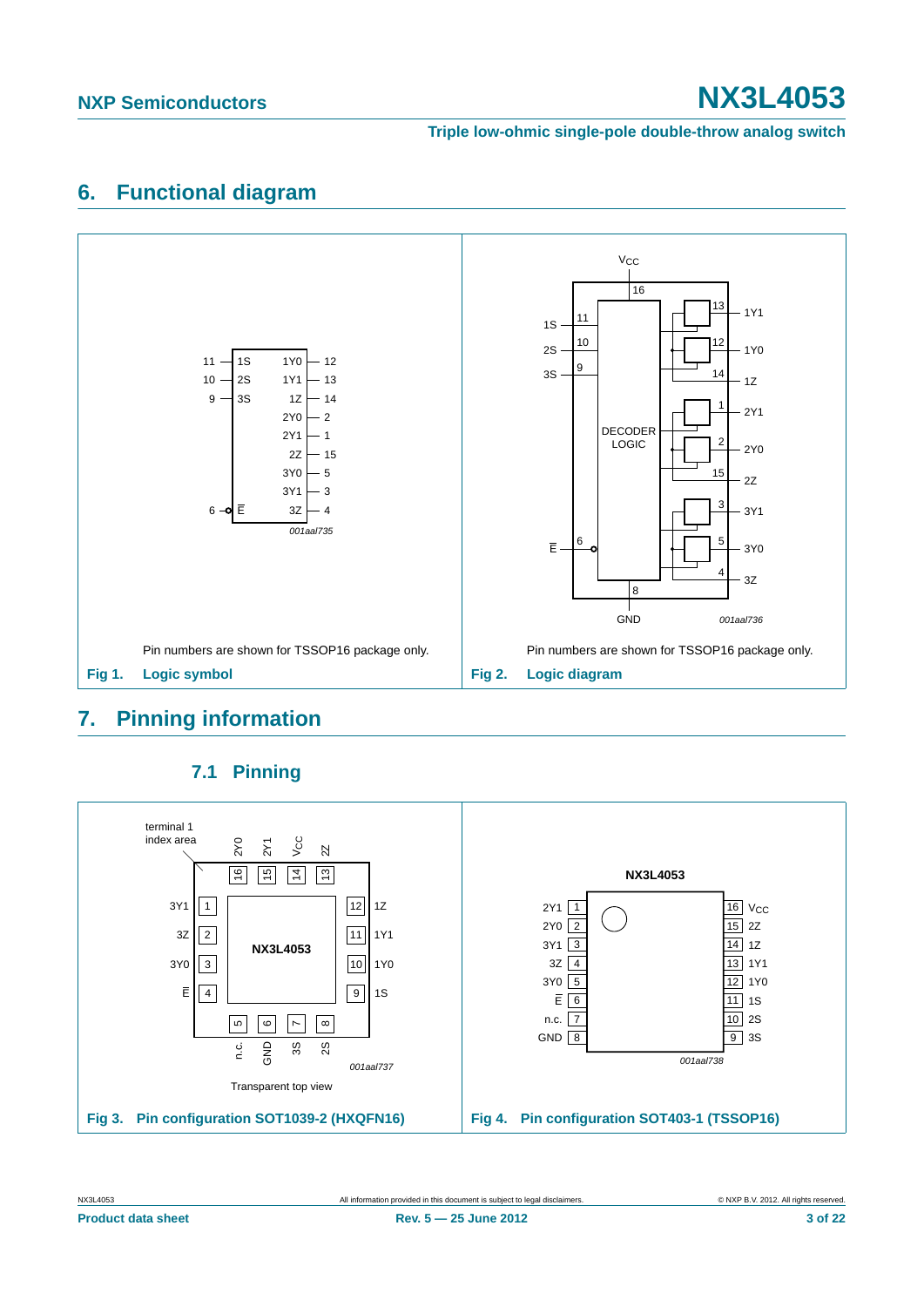### **7.2 Pin description**

<span id="page-3-1"></span>

| Table 3.      | <b>Pin description</b> |           |                             |  |  |  |  |  |  |
|---------------|------------------------|-----------|-----------------------------|--|--|--|--|--|--|
| Symbol        | <b>Pin</b>             |           | <b>Description</b>          |  |  |  |  |  |  |
|               | <b>SOT1039-2</b>       | SOT403-1  |                             |  |  |  |  |  |  |
| Ē             | 4                      | 6         | enable input (active LOW)   |  |  |  |  |  |  |
| n.c.          | 5                      | 7         | not connected               |  |  |  |  |  |  |
| <b>GND</b>    | 6                      | 8         | ground $(0 V)$              |  |  |  |  |  |  |
| 1S, 2S, 3S    | 9, 8, 7                | 11, 10, 9 | select input                |  |  |  |  |  |  |
| 1Y0, 2Y0, 3Y0 | 10, 16, 3              | 12, 2, 5  | independent input or output |  |  |  |  |  |  |
| 1Y1, 2Y1, 3Y1 | 11, 15, 1              | 13, 1, 3  | independent input or output |  |  |  |  |  |  |
| 1Z, 2Z, 3Z    | 12, 13, 2              | 14, 15, 4 | independent output or input |  |  |  |  |  |  |
| $V_{\rm CC}$  | 14                     | 16        | supply voltage              |  |  |  |  |  |  |

# <span id="page-3-2"></span>**8. Functional description**

#### **Table 4. Function table**

| <b>Inputs</b> | <b>Channel on</b> |              |
|---------------|-------------------|--------------|
| E             | nS                |              |
|               |                   | nY0 to nZ    |
|               | н                 | nY1 to nZ    |
| H             |                   | switches off |

 $[1]$  H = HIGH voltage level; L = LOW voltage level; X = don't care.

# <span id="page-3-3"></span>**9. Limiting values**

#### **Table 5. Limiting values**

*In accordance with the Absolute Maximum Rating System (IEC 60134). Voltages are referenced to GND (ground = 0 V).*

| Symbol                | <b>Parameter</b>        | <b>Conditions</b>                                                                                                | <b>Min</b>            | <b>Max</b>               | <b>Unit</b> |
|-----------------------|-------------------------|------------------------------------------------------------------------------------------------------------------|-----------------------|--------------------------|-------------|
| $V_{\rm CC}$          | supply voltage          |                                                                                                                  | $-0.5$                | $+4.6$                   | V           |
| $V_{I}$               | input voltage           | $nS$ and $E$                                                                                                     | $\underline{11} -0.5$ | $+4.6$                   | V           |
| <b>V<sub>SW</sub></b> | switch voltage          |                                                                                                                  | $[2] -0.5$            | $V_{\text{CC}}$ + 0.5    | - V         |
| $I_{IK}$              | input clamping current  | $V_1 < -0.5 V$                                                                                                   | $-50$                 | $\overline{\phantom{a}}$ | mA          |
| $I_{SK}$              |                         | switch clamping current $V_1 < -0.5$ V or $V_1 > V_{CC} + 0.5$ V                                                 |                       | ±50                      | mA          |
| $I_{SW}$              | switch current          | $V_{SW}$ > -0.5 V or $V_{SW}$ < $V_{CC}$ + 0.5 V;<br>source or sink current                                      |                       | ±350                     | mA          |
|                       |                         | $V_{SW}$ > -0.5 V or $V_{SW}$ < $V_{CC}$ + 0.5 V;<br>pulsed at 1 ms duration, < 10 % duty cycle;<br>peak current |                       | ±500                     | mA          |
| $T_{\text{stg}}$      | storage temperature     |                                                                                                                  | $-65$                 | $+150$                   | $^{\circ}C$ |
| $P_{\text{tot}}$      | total power dissipation | $T_{amb} = -40$ °C to +125 °C                                                                                    |                       |                          |             |
|                       |                         | HXQFN16                                                                                                          | $\boxed{3}$ –         | 250                      | mW          |
|                       |                         | TSSOP16                                                                                                          | $[4]$ -               | 500                      | mW          |
|                       |                         |                                                                                                                  |                       |                          |             |

<span id="page-3-0"></span>[1] The minimum input voltage rating may be exceeded if the input current rating is observed.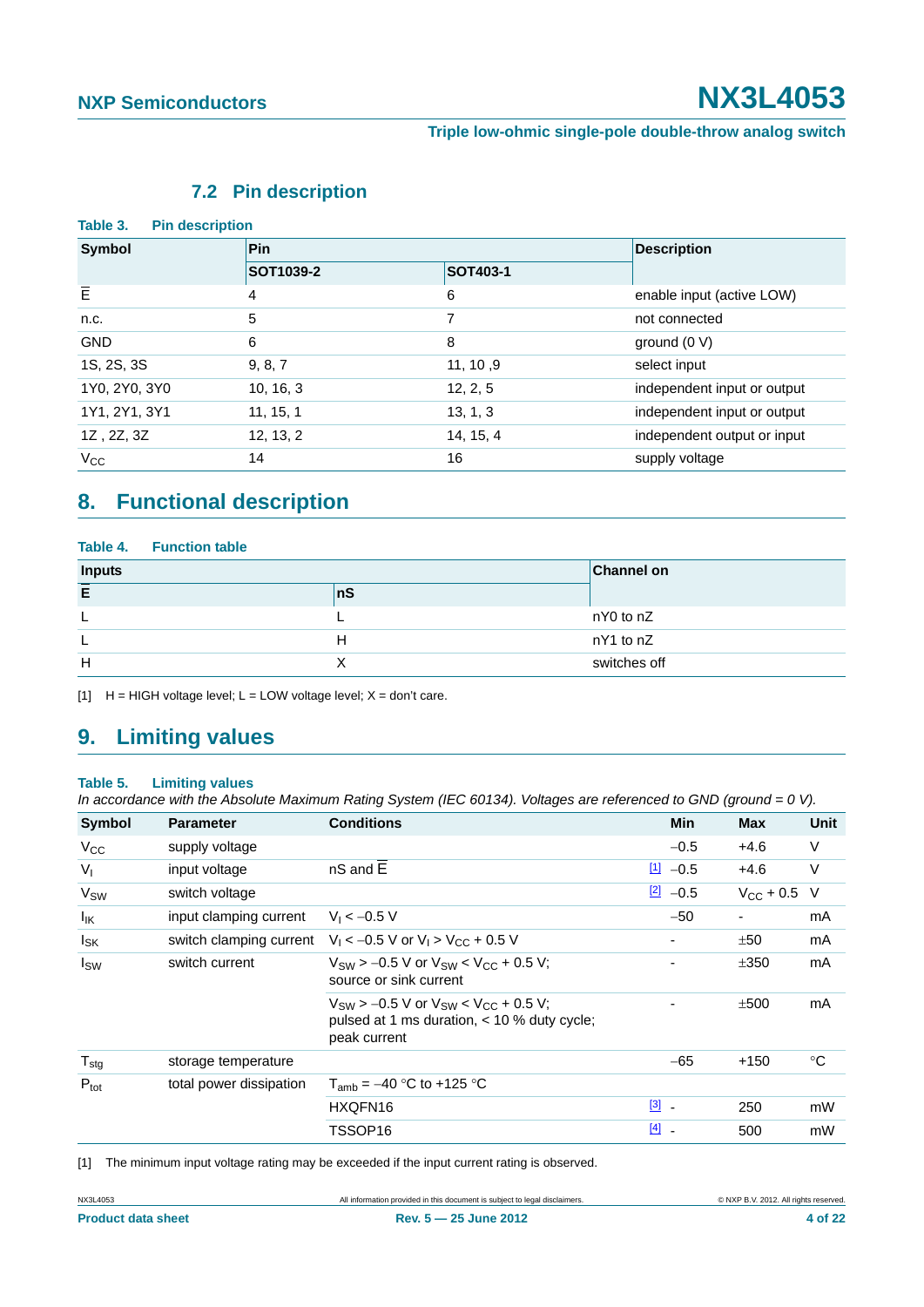- <span id="page-4-0"></span>[2] The minimum and maximum switch voltage ratings may be exceeded if the switch clamping current rating is observed but may not exceed 4.6 V.
- <span id="page-4-1"></span>[3] For HXQFN16 package: above 135 °C the value of  $P_{tot}$  derates linearly with 16.9 mW/K.
- <span id="page-4-2"></span>[4] For TSSOP16 package: above 60 °C the value of  $P_{tot}$  derates linearly with 5.5 mW/K.

# <span id="page-4-4"></span>**10. Recommended operating conditions**

#### **Table 6. Recommended operating conditions**

|                     | Symbol Parameter                    | <b>Conditions</b>                   | Min                      | Max          | Unit |
|---------------------|-------------------------------------|-------------------------------------|--------------------------|--------------|------|
| $V_{\rm CC}$        | supply voltage                      |                                     | 1.4                      | 4.3          | V    |
| $V_{1}$             | input voltage                       | $nS$ and $E$                        | 0                        | 4.3          | V    |
| V <sub>SW</sub>     | switch voltage                      |                                     | $11$ 0                   | $V_{\rm CC}$ | V    |
| $T_{\mathsf{amb}}$  | ambient temperature                 |                                     | $-40$                    | $+125$       | ℃    |
| $\Delta t/\Delta V$ | input transition rise and fall rate | nS and E; $V_{CC}$ = 1.4 V to 4.3 V | $\overline{\phantom{0}}$ | 200          | ns/V |

<span id="page-4-3"></span>[1] To avoid sinking GND current from terminal nZ when switch current flows in terminal nYn, the voltage drop across the bidirectional switch must not exceed 0.4 V. If the switch current flows into terminal nZ, no GND current will flow from terminal nYn. In this case, there is no limit for the voltage drop across the switch.

# <span id="page-4-5"></span>**11. Static characteristics**

#### **Table 7. Static characteristics**

*At recommended operating conditions; voltages are referenced to GND (ground 0 V).*

| Symbol<br><b>Parameter</b> |                          | <b>Conditions</b>                                                              |                | $T_{amb}$ = 25 °C        |            |                | $T_{amb}$ = -40 °C to +125 °C |                          | <b>Unit</b> |
|----------------------------|--------------------------|--------------------------------------------------------------------------------|----------------|--------------------------|------------|----------------|-------------------------------|--------------------------|-------------|
|                            |                          |                                                                                | <b>Min</b>     | <b>Typ</b>               | <b>Max</b> | <b>Min</b>     | <b>Max</b><br>(85 °C)         | <b>Max</b><br>(125 °C)   |             |
| V <sub>IH</sub>            | <b>HIGH-level</b>        | $V_{CC}$ = 1.4 V to 1.6 V                                                      | 0.9            | ٠                        |            | 0.9            |                               |                          | $\vee$      |
|                            | input voltage            | $V_{CC}$ = 1.65 V to 1.95 V                                                    | 0.9            | ٠                        |            | 0.9            |                               | ٠                        | $\vee$      |
|                            |                          | $V_{CC}$ = 2.3 V to 2.7 V                                                      | 1.1            | ä,                       |            | 1.1            |                               | ٠                        | $\vee$      |
|                            |                          | $V_{\text{CC}} = 2.7 \text{ V}$ to 3.6 V                                       | 1.3            | $\overline{\phantom{a}}$ |            | 1.3            | $\blacksquare$                | $\overline{\phantom{a}}$ | $\vee$      |
|                            |                          | $V_{CC}$ = 3.6 V to 4.3 V                                                      | 1.4            | $\overline{\phantom{a}}$ |            | 1.4            |                               | $\overline{\phantom{a}}$ | $\vee$      |
| $V_{IL}$<br>LOW-level      |                          | $V_{CC}$ = 1.4 V to 1.6 V                                                      | $\blacksquare$ | $\blacksquare$           | 0.3        | $\blacksquare$ | 0.3                           | 0.3                      | $\vee$      |
|                            | input voltage            | $V_{CC}$ = 1.65 V to 1.95 V                                                    | ٠              | $\overline{\phantom{a}}$ | 0.4        | ٠              | 0.4                           | 0.3                      | $\vee$      |
|                            |                          | $V_{CC}$ = 2.3 V to 2.7 V                                                      | ٠              | $\blacksquare$           | 0.4        |                | 0.4                           | 0.4                      | $\vee$      |
|                            |                          | $V_{CC}$ = 2.7 V to 3.6 V                                                      | ٠              | $\overline{\phantom{a}}$ | 0.5        |                | 0.5                           | 0.5                      | $\vee$      |
|                            |                          | $V_{CC}$ = 3.6 V to 4.3 V                                                      | ٠              | $\blacksquare$           | 0.6        |                | 0.6                           | 0.6                      | V           |
| $I_1$                      | input leakage<br>current | nS and E;<br>$V_1$ = GND to 4.3 V;<br>$V_{\text{CC}} = 1.4 \text{ V}$ to 4.3 V |                |                          |            | ٠              | ±0.5                          | ±1                       | μA          |
| $I_{S(OFF)}$               | OFF-state<br>leakage     | nY0 and nY1 port;<br>see Figure 5                                              |                |                          |            |                |                               |                          |             |
|                            | current                  | $V_{CC}$ = 1.4 V to 3.6 V                                                      | -              | -                        | ±5         |                | ±50                           | ±500                     | nA          |
|                            |                          | $V_{CC}$ = 3.6 V to 4.3 V                                                      |                | ٠                        | ±10        |                | ±50                           | ±500                     | nA          |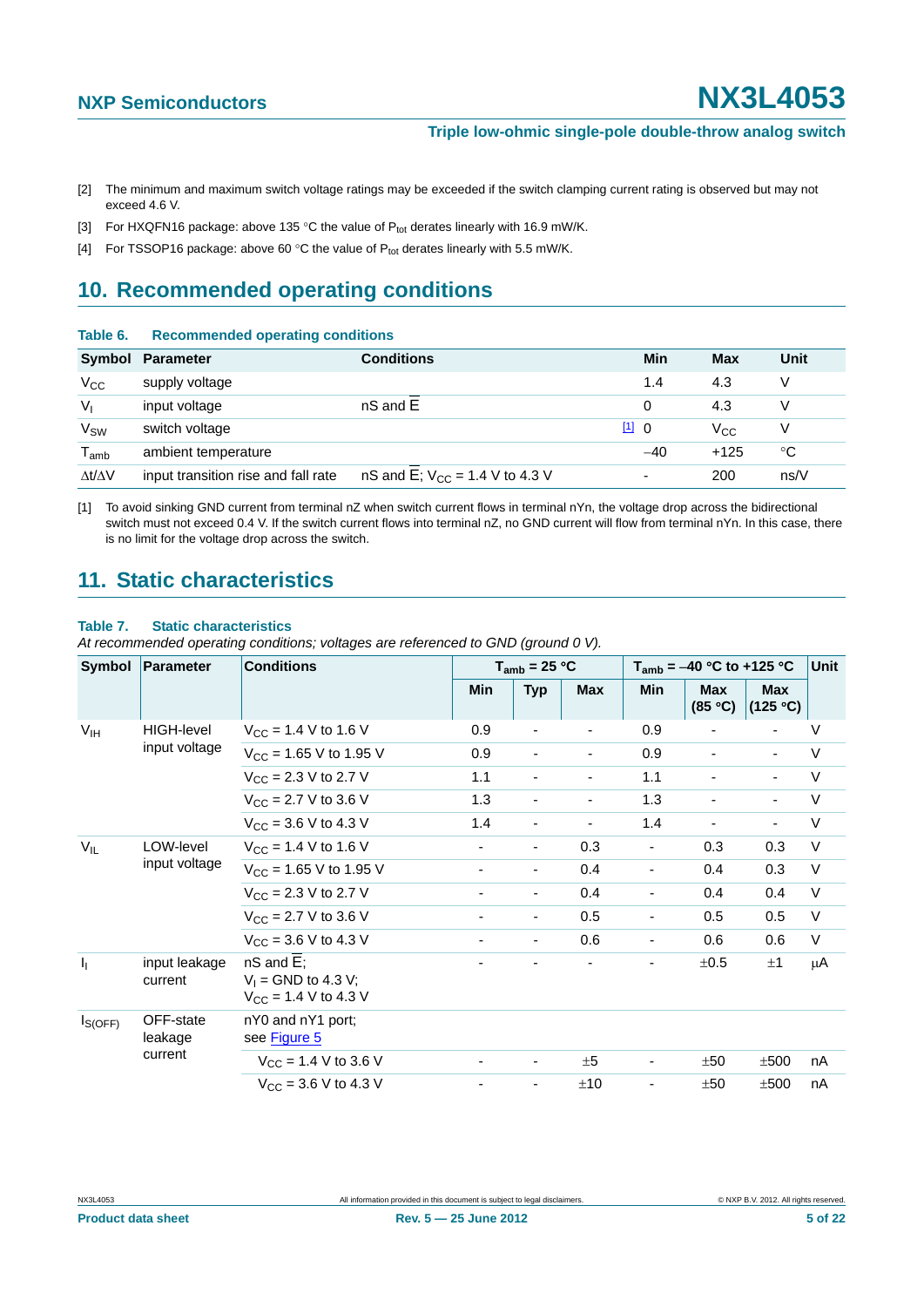#### **Triple low-ohmic single-pole double-throw analog switch**

### **Table 7. Static characteristics** *…continued*

*At recommended operating conditions; voltages are referenced to GND (ground 0 V).*

| <b>Symbol</b><br>Parameter |                                | <b>Conditions</b>                                                   |                          | $T_{amb}$ = 25 °C        |                          |                          | $T_{amb}$ = -40 °C to +125 °C |                          | Unit |
|----------------------------|--------------------------------|---------------------------------------------------------------------|--------------------------|--------------------------|--------------------------|--------------------------|-------------------------------|--------------------------|------|
|                            |                                |                                                                     | <b>Min</b>               | <b>Typ</b>               | <b>Max</b>               | Min                      | <b>Max</b><br>(85 °C)         | <b>Max</b><br>(125 °C)   |      |
| $I_{S(ON)}$                | ON-state<br>leakage<br>current | nZ port:<br>$V_{CC}$ = 1.4 V to 3.6 V;<br>see Figure 6              |                          |                          |                          |                          |                               |                          |      |
|                            |                                | $V_{CC}$ = 1.4 V to 3.6 V                                           |                          |                          | ±5                       | ٠                        | ±50                           | ±500                     | nA   |
|                            |                                | $V_{CC}$ = 3.6 V to 4.3 V                                           |                          |                          | ±10                      |                          | ±50                           | ±500                     | nA   |
| $I_{\rm CC}$               |                                | supply current $V_1 = V_{CC}$ or GND;<br>$V_{SW}$ = GND or $V_{CC}$ |                          |                          |                          |                          |                               |                          |      |
|                            | $V_{CC}$ = 3.6 V               | $\overline{\phantom{a}}$                                            | $\overline{\phantom{a}}$ | 100                      | $\overline{\phantom{a}}$ | 500                      | 5000                          | nA                       |      |
|                            |                                | $V_{CC} = 4.3 V$                                                    |                          | $\overline{\phantom{m}}$ | 150                      | $\overline{\phantom{0}}$ | 800                           | 6000                     | nA   |
| $\Delta$ <sub>cc</sub>     | additional                     | $V_{SW} =$ GND or $V_{CC}$                                          |                          |                          |                          |                          |                               |                          |      |
|                            | supply current                 | $V_1 = 2.6$ V; $V_{CC} = 4.3$ V                                     | $\overline{\phantom{a}}$ | 2.0                      | 4.0                      | $\overline{\phantom{a}}$ | $\overline{7}$                | 7                        | μA   |
|                            |                                | $V_1 = 2.6$ V; $V_{CC} = 3.6$ V                                     | $\blacksquare$           | 0.35                     | 0.7                      | $\blacksquare$           | 1                             | 1                        | μA   |
|                            |                                | $V_1 = 1.8 V$ ; $V_{CC} = 4.3 V$                                    | $\overline{\phantom{a}}$ | 7.0                      | 10.0                     | $\overline{\phantom{a}}$ | 15                            | 15                       | μA   |
|                            |                                | $V_1 = 1.8 V$ ; $V_{CC} = 3.6 V$                                    | $\overline{\phantom{a}}$ | 2.5                      | 4.0                      | $\overline{\phantom{0}}$ | 5                             | 5                        | μA   |
|                            |                                | $V_1 = 1.8$ V; $V_{CC} = 2.5$ V                                     | $\overline{\phantom{a}}$ | 50                       | 200                      | $\overline{\phantom{0}}$ | 300                           | 500                      | nA   |
| C <sub>1</sub>             | input<br>capacitance           | nS and E                                                            | ۰                        | 1.0                      |                          |                          |                               | $\overline{\phantom{a}}$ | pF   |
| $C_{S(OFF)}$               | OFF-state<br>capacitance       |                                                                     | $\overline{\phantom{0}}$ | 35                       |                          |                          |                               | $\overline{\phantom{a}}$ | pF   |
| $C_{S(ON)}$                | ON-state<br>capacitance        |                                                                     | ٠                        | 130                      |                          |                          |                               |                          | pF   |

## **11.1 Test circuits**

<span id="page-5-1"></span><span id="page-5-0"></span>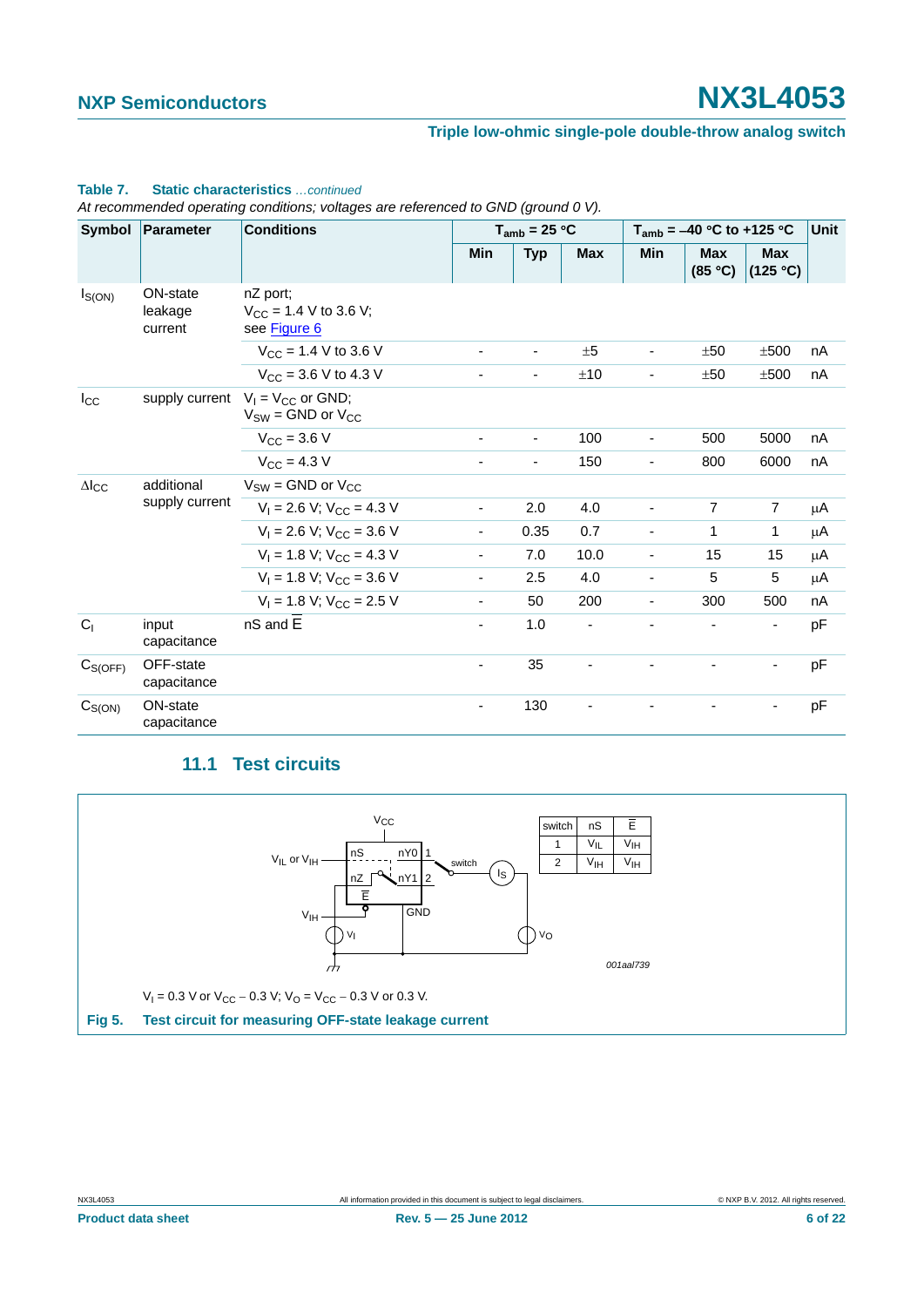#### **Triple low-ohmic single-pole double-throw analog switch**



### **11.2 ON resistance**

#### <span id="page-6-5"></span><span id="page-6-0"></span>**Table 8. ON resistanc[e\[1\]](#page-6-1)**

*At recommended operating conditions; voltages are referenced to GND (ground = 0 V); for graphs see [Figure 8](#page-7-0) to [Figure 14.](#page-9-0)*

| <b>Symbol</b>   | <b>Parameter</b>            | <b>Conditions</b>                                               |                          | $T_{amb}$ = -40 °C to +85 °C |            |                          | $T_{amb}$ = –40 °C to +125 °C Unit                                   |          |
|-----------------|-----------------------------|-----------------------------------------------------------------|--------------------------|------------------------------|------------|--------------------------|----------------------------------------------------------------------|----------|
|                 |                             |                                                                 | Min                      | Typ <sup>[2]</sup>           | <b>Max</b> | Min                      | <b>Max</b>                                                           |          |
| $R_{ON(peak)}$  | ON resistance<br>(peak)     | $V_1$ = GND to $V_{CC}$ ;<br>$I_{SW}$ = 100 mA; see Figure 7    |                          |                              |            |                          |                                                                      |          |
|                 |                             | $V_{CC}$ = 1.4 V                                                | -                        | 1.8                          | 3.8        | $\overline{\phantom{a}}$ | 4.2                                                                  | $\Omega$ |
|                 |                             | $V_{CC}$ = 1.65 V                                               | $\overline{\phantom{0}}$ | 1.0                          | 1.7        |                          | 1.8                                                                  | Ω        |
|                 |                             | $V_{CC}$ = 2.3 V                                                | $\overline{\phantom{0}}$ | 0.6                          | 0.9        | -                        | 1.0                                                                  | $\Omega$ |
|                 |                             | $V_{\text{CC}} = 2.7 V$                                         | $\blacksquare$           | 0.6                          | 0.80       | $\overline{\phantom{a}}$ | 1.0                                                                  | Ω        |
|                 |                             | $V_{\text{CC}} = 4.3 V$                                         | ٠                        | 0.5                          | 0.80       |                          | 1.0                                                                  | $\Omega$ |
| $\Delta R_{ON}$ | ON resistance<br>mismatch   | $[3]$<br>$V_1$ = GND to $V_{CC}$ ;<br>$I_{SW}$ = 100 mA         |                          |                              |            |                          |                                                                      |          |
|                 | between<br>channels         | $V_{CC}$ = 1.4 V; $V_{SW}$ = 0.4 V                              | $\overline{\phantom{0}}$ | 0.23                         | 0.38       |                          | 0.38<br>Ω<br>0.38<br>Ω<br>0.18<br>$\Omega$<br>0.18<br>Ω<br>0.18<br>Ω |          |
|                 |                             | $V_{CC}$ = 1.65 V; $V_{SW}$ = 0.5 V                             | $\overline{\phantom{a}}$ | 0.23                         | 0.28       | -                        |                                                                      |          |
|                 |                             | $V_{CC}$ = 2.3 V; $V_{SW}$ = 0.7 V                              | ÷,                       | 0.12                         | 0.15       | ÷,                       |                                                                      |          |
|                 |                             | $V_{CC}$ = 2.7 V; $V_{SW}$ = 0.8 V                              | ٠                        | 0.12                         | 0.15       | $\overline{\phantom{0}}$ |                                                                      |          |
|                 |                             | $V_{CC}$ = 4.3 V; $V_{SW}$ = 0.8 V                              | $\overline{\phantom{a}}$ | 0.12                         | 0.15       | $\overline{\phantom{a}}$ |                                                                      |          |
| $R_{ON(flat)}$  | ON resistance<br>(flatness) | $[4]$<br>$V_1$ = GND to $V_{CC}$ ;<br>$I_{SW} = 100 \text{ mA}$ |                          |                              |            |                          |                                                                      |          |
|                 |                             | $V_{\rm CC} = 1.4 V$                                            | $\overline{\phantom{0}}$ | 1.0                          | 3.3        |                          | 3.6                                                                  | $\Omega$ |
|                 |                             | $V_{CC}$ = 1.65 V                                               | -                        | 0.5                          | 1.2        |                          | 1.3                                                                  | Ω        |
|                 |                             | $V_{CC}$ = 2.3 V                                                | -                        | 0.15                         | 0.3        | $\overline{\phantom{a}}$ | 0.35                                                                 | $\Omega$ |
|                 |                             | $V_{\rm CC} = 2.7 V$                                            | $\overline{\phantom{0}}$ | 0.13                         | 0.3        | $\overline{\phantom{0}}$ | 0.35                                                                 | $\Omega$ |
|                 |                             | $V_{\text{CC}} = 4.3 V$                                         | -                        | 0.2                          | 0.4        | $\overline{\phantom{0}}$ | 0.45                                                                 | Ω        |

<span id="page-6-1"></span>[1] For NX3L4053PW (TSSOP16 package), all ON resistance values are up to 0.05  $\Omega$  higher.

<span id="page-6-2"></span>[2] Typical values are measured at  $T_{amb} = 25 \degree C$ .

<span id="page-6-3"></span>[3] Measured at identical  $V_{CC}$ , temperature and input voltage.

<span id="page-6-4"></span>[4] Flatness is defined as the difference between the maximum and minimum value of ON resistance measured at identical V<sub>CC</sub> and temperature.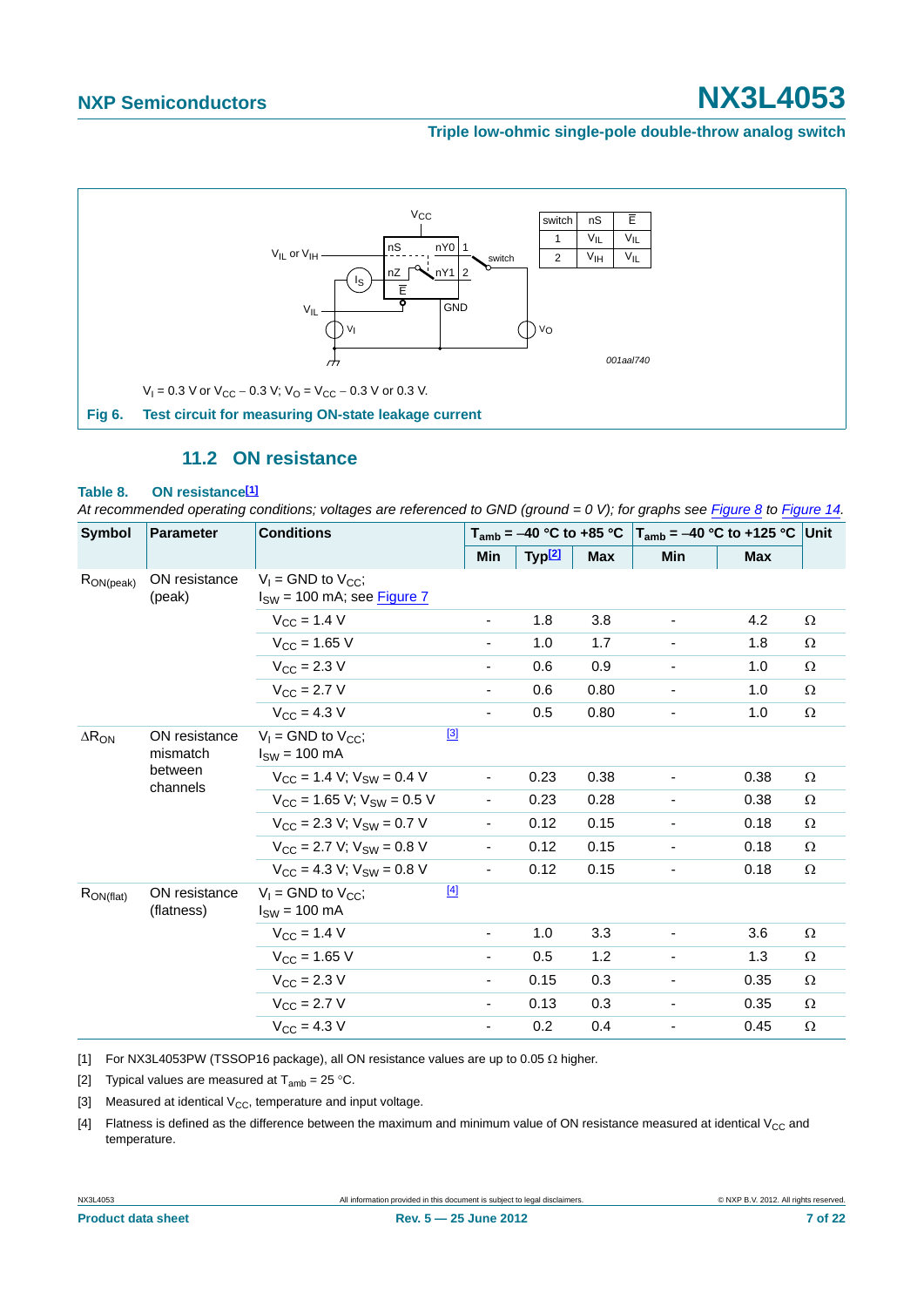<span id="page-7-0"></span>**Triple low-ohmic single-pole double-throw analog switch**

<span id="page-7-2"></span><span id="page-7-1"></span>

## **11.3 ON resistance test circuit and graphs**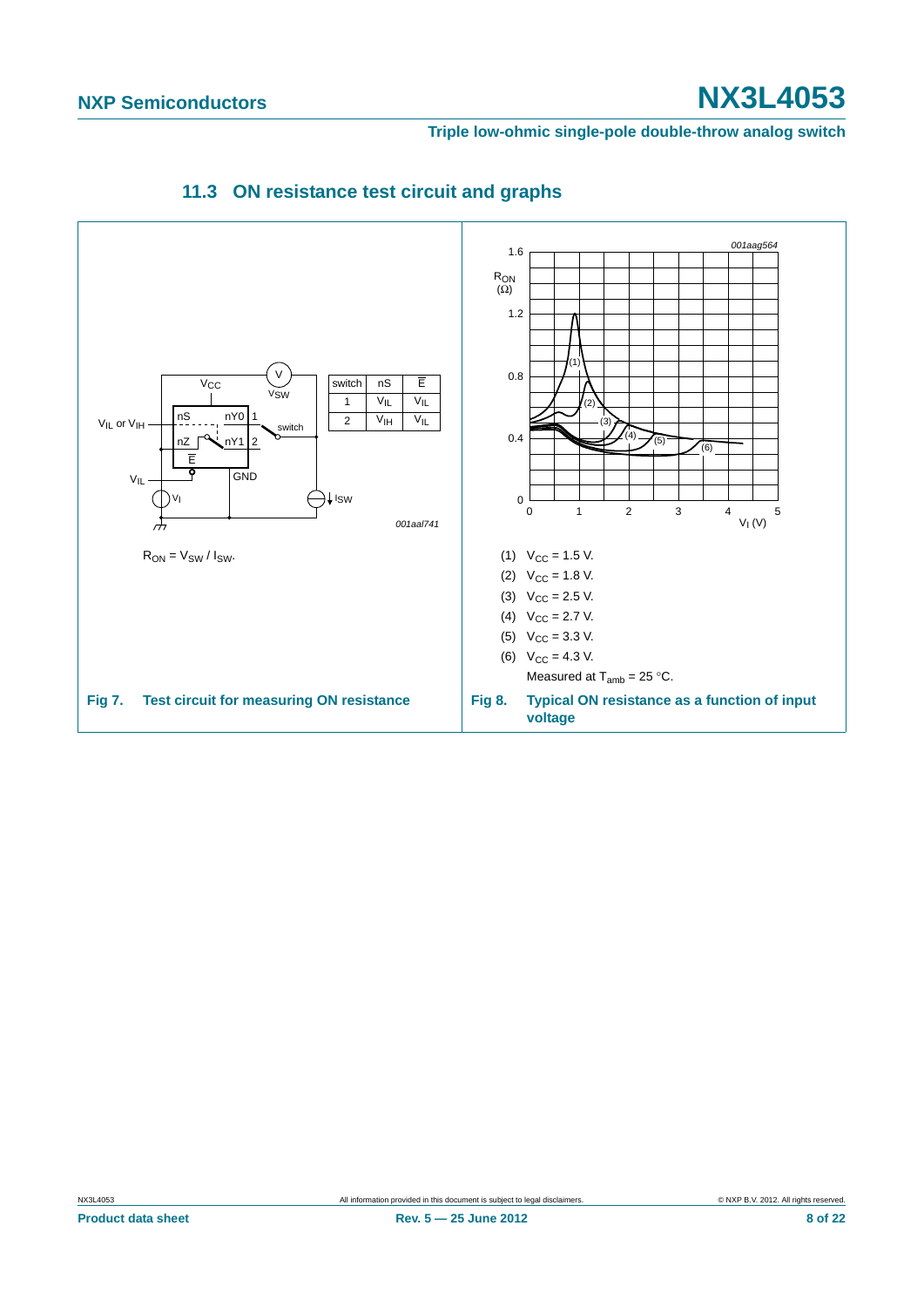#### **Triple low-ohmic single-pole double-throw analog switch**

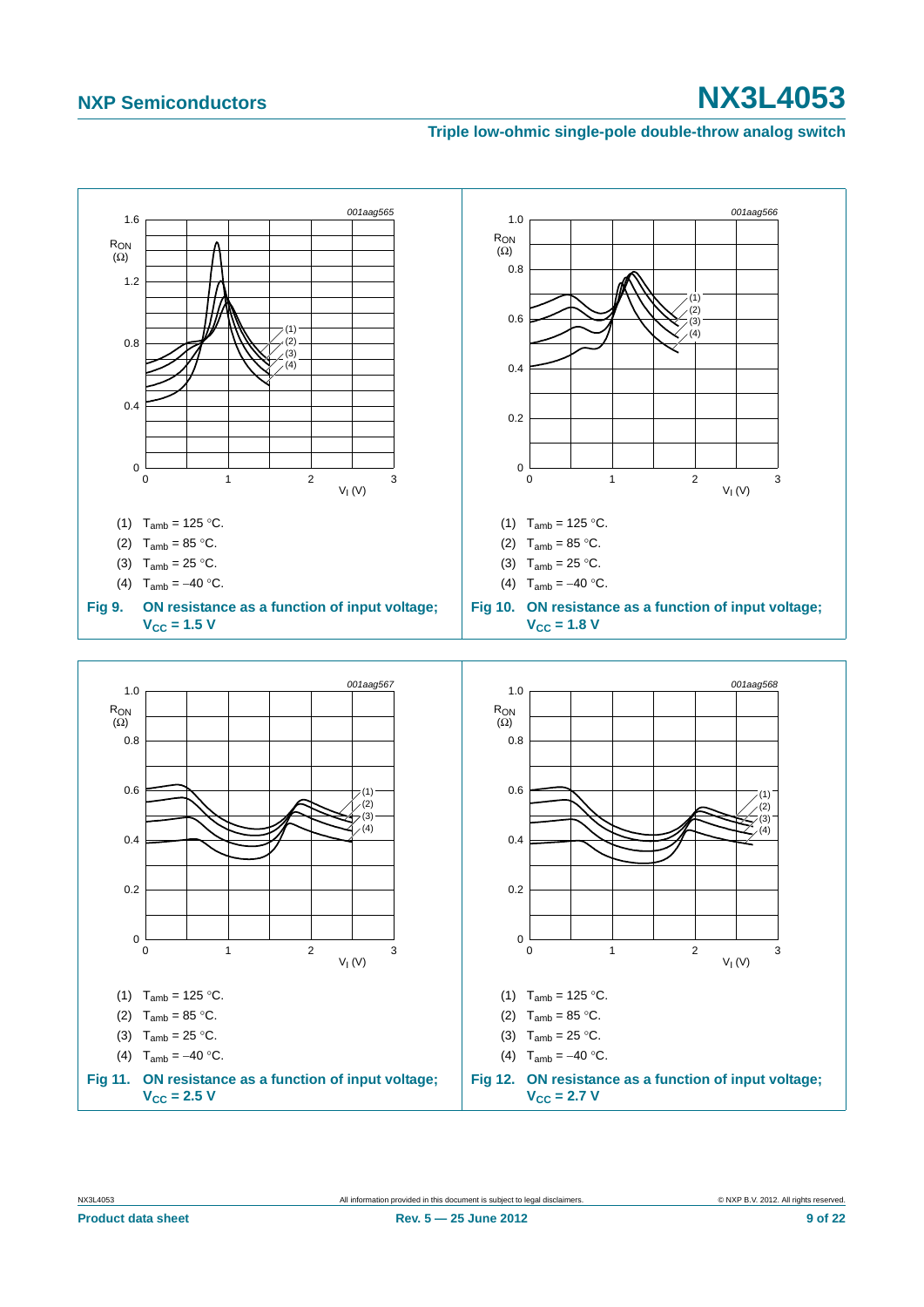### **Triple low-ohmic single-pole double-throw analog switch**



# <span id="page-9-1"></span><span id="page-9-0"></span>**12. Dynamic characteristics**

#### **Table 9. Dynamic characteristics**

At recommended operating conditions; voltages are referenced to GND (ground = 0 V); for load circuit see [Figure 17.](#page-11-0)

| Symbol    | <b>Parameter</b> | <b>Conditions</b>                        |                          | $T_{amb}$ = 25 °C  |            | $T_{amb}$ = -40 °C to +125 °C |                       |                        | Unit |
|-----------|------------------|------------------------------------------|--------------------------|--------------------|------------|-------------------------------|-----------------------|------------------------|------|
|           |                  |                                          | Min                      | Typ <sup>[1]</sup> | <b>Max</b> | Min                           | <b>Max</b><br>(85 °C) | <b>Max</b><br>(125 °C) |      |
| $t_{en}$  | enable time      | $E$ , nS to nZ or nYn;<br>see Figure 15  |                          |                    |            |                               |                       |                        |      |
|           |                  | $V_{CC}$ = 1.4 V to 1.6 V                | $\overline{\phantom{a}}$ | 49                 | 90         | ٠                             | 120                   | 120                    | ns   |
|           |                  | $V_{CC}$ = 1.65 V to 1.95 V              | $\overline{\phantom{a}}$ | 35                 | 70         | $\overline{\phantom{a}}$      | 80                    | 90                     | ns   |
|           |                  | $V_{\text{CC}} = 2.3 \text{ V}$ to 2.7 V | $\overline{\phantom{a}}$ | 23                 | 45         | ٠                             | 50                    | 55                     | ns   |
|           |                  | $V_{CC}$ = 2.7 V to 3.6 V                | ۰                        | 21                 | 40         | ٠                             | 45                    | 50                     | ns   |
|           |                  | $V_{CC}$ = 3.6 V to 4.3 V                | $\overline{\phantom{a}}$ | 21                 | 40         |                               | 45                    | 50                     | ns   |
| $t_{dis}$ | disable time     | E, nS to nZ or nYn;<br>see Figure 15     |                          |                    |            |                               |                       |                        |      |
|           |                  | $V_{CC}$ = 1.4 V to 1.6 V                | $\overline{\phantom{a}}$ | 32                 | 70         | ٠                             | 80                    | 90                     | ns   |
|           |                  | $V_{CC}$ = 1.65 V to 1.95 V              | $\overline{\phantom{a}}$ | 17                 | 55         | $\overline{\phantom{a}}$      | 60                    | 65                     | ns   |
|           |                  | $V_{CC}$ = 2.3 V to 2.7 V                | ۰                        | 11                 | 25         | ٠                             | 30                    | 35                     | ns   |
|           |                  | $V_{\text{CC}} = 2.7 \text{ V}$ to 3.6 V | ۰                        | 8                  | 20         | ٠                             | 25                    | 30                     | ns   |
|           |                  | $V_{\text{CC}} = 3.6 \text{ V}$ to 4.3 V | ۰                        | 8                  | 20         |                               | 25                    | 30                     | ns   |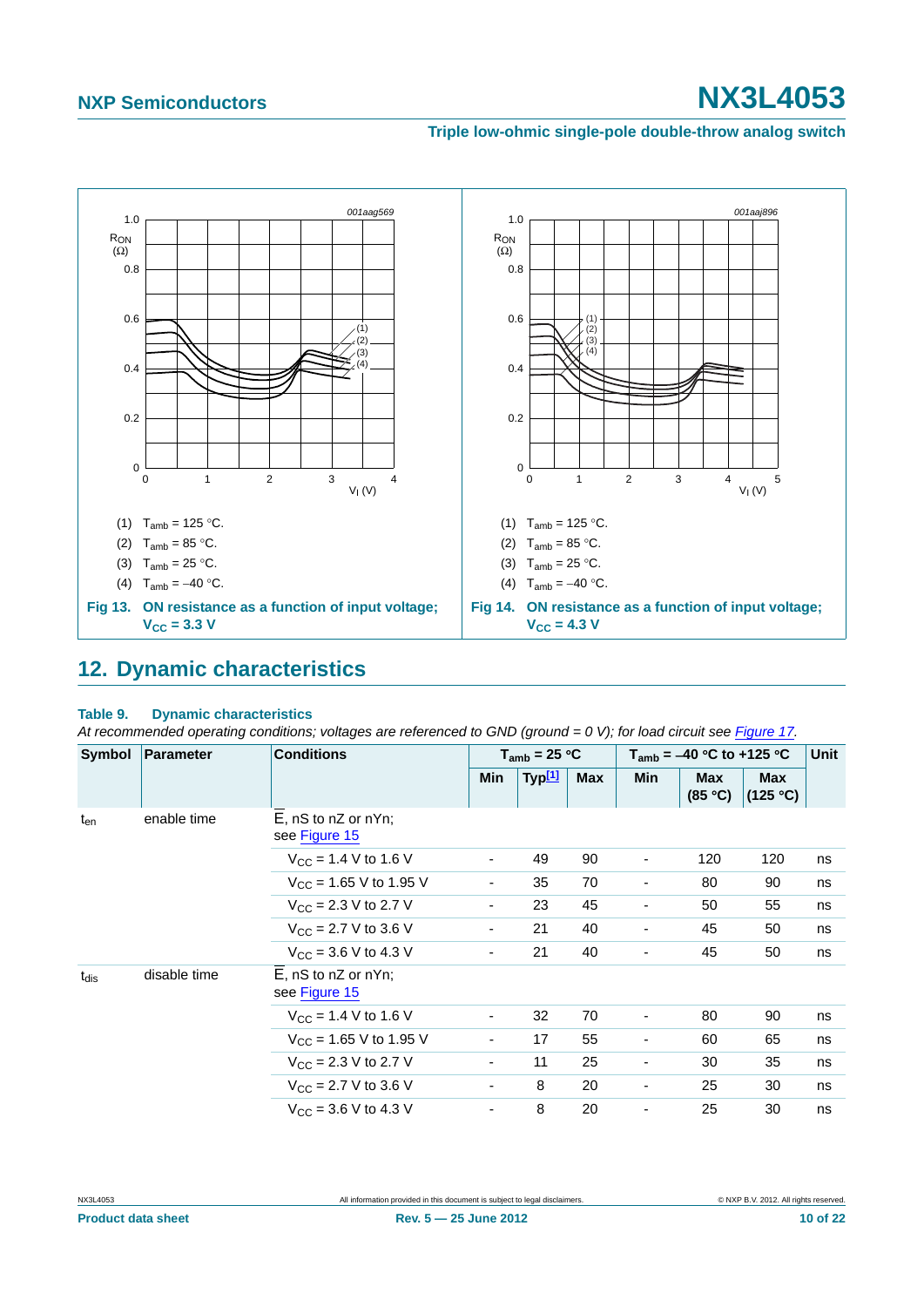|           | Symbol Parameter                | <b>Conditions</b>                        |             |            | $T_{amb}$ = 25 °C  |            |                          |                          | Unit<br>$T_{amb}$ = -40 °C to +125 °C |    |
|-----------|---------------------------------|------------------------------------------|-------------|------------|--------------------|------------|--------------------------|--------------------------|---------------------------------------|----|
|           |                                 |                                          |             | <b>Min</b> | Typ <sup>[1]</sup> | <b>Max</b> | <b>Min</b>               | <b>Max</b><br>(85 °C)    | <b>Max</b><br>(125 °C)                |    |
| $t_{b-m}$ | break-before-make see Figure 16 |                                          | $\boxed{2}$ |            |                    |            |                          |                          |                                       |    |
| time      | $V_{CC}$ = 1.4 V to 1.6 V       |                                          | $\sim$      | 19         | $\sim$             | 9          | $\overline{\phantom{a}}$ | $\overline{\phantom{a}}$ | ns                                    |    |
|           |                                 | $V_{CC}$ = 1.65 V to 1.95 V              |             | $\sim$     | 17                 | ٠          |                          | $\overline{\phantom{a}}$ | $\overline{\phantom{a}}$              | ns |
|           |                                 | $V_{\rm CC}$ = 2.3 V to 2.7 V            |             | ۰.         | 13                 | ۰.         | 4                        | ۰                        | $\overline{\phantom{a}}$              | ns |
|           |                                 | $V_{\text{CC}} = 2.7 \text{ V}$ to 3.6 V |             | ۰.         | 10                 | ۰.         | 3                        | $\sim$                   | $\overline{\phantom{a}}$              | ns |
|           |                                 | $V_{CC}$ = 3.6 V to 4.3 V                |             | ۰.         | 9                  | ۰          | $\overline{2}$           | ۰                        | ۰                                     | ns |

#### **Table 9. Dynamic characteristics** *…continued*

*At recommended operating conditions; voltages are referenced to GND (ground = 0 V); for load circuit see Figure 17.*

<span id="page-10-0"></span>[1] Typical values are measured at  $T_{amb} = 25 \degree C$  and  $V_{CC} = 1.5$  V, 1.8 V, 2.5 V, 3.3 V and 4.3 V respectively.

<span id="page-10-4"></span><span id="page-10-2"></span>[2] Break-before-make guaranteed by design.

## **12.1 Waveform and test circuits**



#### <span id="page-10-3"></span><span id="page-10-1"></span>**Table 10. Measurement points**

| <b>Supply voltage</b> | Input       | <b>Output</b>      |
|-----------------------|-------------|--------------------|
| $V_{\rm CC}$          | $V_{M}$     | $V_{\mathsf{X}}$   |
| 1.4 V to 4.3 V        | $0.5V_{CC}$ | 0.9V <sub>OH</sub> |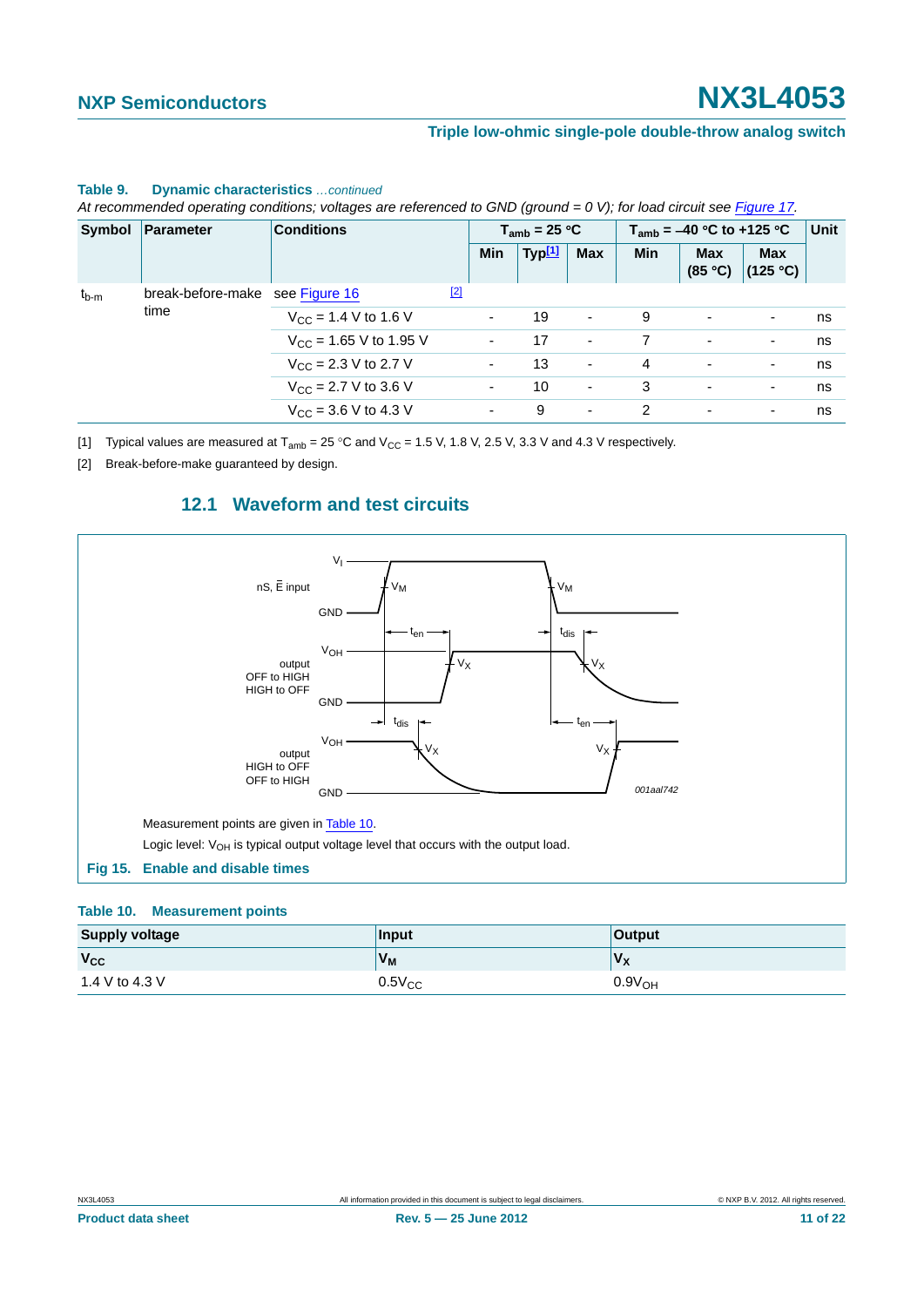#### **Triple low-ohmic single-pole double-throw analog switch**



<span id="page-11-1"></span>

<span id="page-11-0"></span>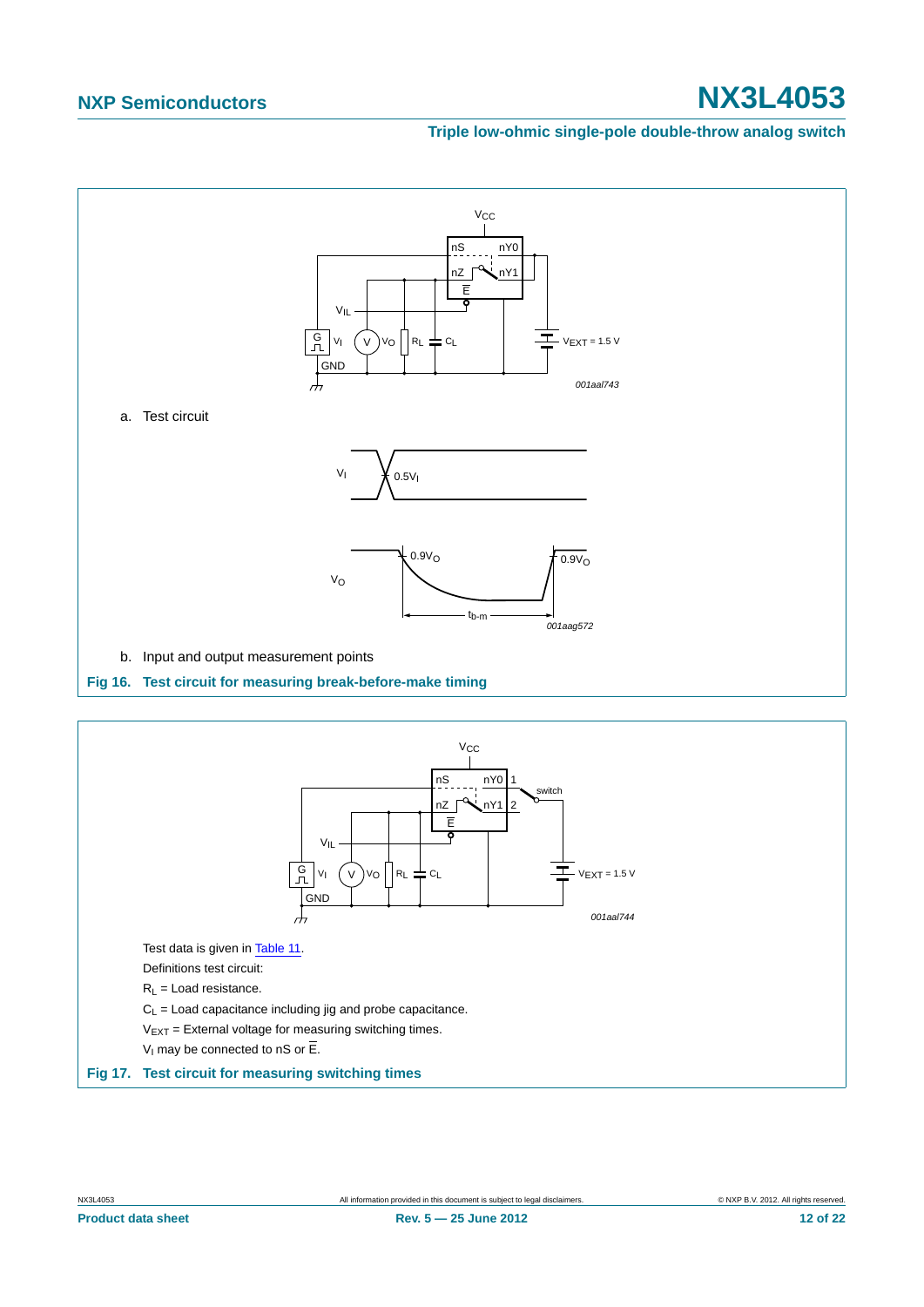#### <span id="page-12-0"></span>**Table 11. Test data**

| <b>Supply voltage</b> | <b>Input</b> |                              | Load  |              |
|-----------------------|--------------|------------------------------|-------|--------------|
| V <sub>cc</sub>       | v            | $\mathbf{t}_r, \mathbf{t}_r$ | ∽∟    | $\mathbf{L}$ |
| 1.4 V to 4.3 V        | ∨сс          | $\leq$ 2.5 ns                | 35 pF | $50 \Omega$  |

## **12.2 Additional dynamic characteristics**

### <span id="page-12-2"></span>**Table 12. Additional dynamic characteristics**

At recommended operating conditions; voltages are referenced to GND (ground = 0 V);  $V_1$  = GND or  $V_{CC}$  (unless otherwise specified);  $t_r = t_f \leq 2.5$  ns;  $T_{amb} = 25$  °C.

| <b>Symbol</b>           | <b>Parameter</b>              | <b>Conditions</b>                                                                                                         | Min                      | <b>Typ</b> | Max                      | Unit       |
|-------------------------|-------------------------------|---------------------------------------------------------------------------------------------------------------------------|--------------------------|------------|--------------------------|------------|
| <b>THD</b>              | total harmonic<br>distortion  | $f_i = 20$ Hz to 20 kHz; $R_i = 32 \Omega$ ; see Figure 18                                                                | $\boxed{1}$              |            |                          |            |
|                         |                               | $V_{CC}$ = 1.4 V; V <sub>1</sub> = 1 V (p-p)                                                                              |                          | 0.15       | $\overline{\phantom{a}}$ | %          |
|                         |                               | $V_{CC}$ = 1.65 V; V <sub>1</sub> = 1.2 V (p-p)                                                                           |                          | 0.10       | $\blacksquare$           | %          |
|                         |                               | $V_{\text{CC}}$ = 2.3 V; V <sub>I</sub> = 1.5 V (p-p)                                                                     |                          | 0.02       | $\overline{\phantom{a}}$ | $\%$       |
|                         |                               | $V_{CC}$ = 2.7 V; V <sub>I</sub> = 2 V (p-p)                                                                              |                          | 0.02       | $\overline{\phantom{a}}$ | $\%$       |
|                         |                               | $V_{CC} = 4.3 V$ ; $V_1 = 2 V (p-p)$                                                                                      |                          | 0.02       | $\overline{\phantom{a}}$ | $\%$       |
| $f_{(-3dB)}$            | $-3$ dB frequency<br>response | $R_L$ = 50 $\Omega$ ; see Figure 19                                                                                       | $[1]$                    |            |                          |            |
|                         |                               | $V_{CC}$ = 1.4 V to 4.3 V                                                                                                 |                          | 60         | $\overline{\phantom{a}}$ | <b>MHz</b> |
| $\alpha$ <sub>iso</sub> | isolation (OFF-state)         | $f_i = 100$ kHz; R <sub>L</sub> = 50 $\Omega$ ; see Figure 20                                                             | $\boxed{1}$              |            |                          |            |
|                         |                               | $V_{\text{CC}} = 1.4 \text{ V}$ to 4.3 V                                                                                  |                          | $-90$      | $\blacksquare$           | dB         |
| $V_{\rm ct}$            | crosstalk voltage             | between digital inputs and switch;<br>$f_i = 1$ MHz; C <sub>L</sub> = 50 pF; R <sub>L</sub> = 50 $\Omega$ ; see Figure 21 |                          |            |                          |            |
|                         |                               | $V_{CC}$ = 1.4 V to 3.6 V                                                                                                 |                          | 0.2        | $\overline{\phantom{a}}$ | $\vee$     |
|                         |                               | $V_{CC}$ = 3.6 V to 4.3 V                                                                                                 |                          | 0.3        | $\blacksquare$           | $\vee$     |
| <b>Xtalk</b>            | crosstalk                     | between switches:<br>$f_i$ = 100 kHz; R <sub>L</sub> = 50 $\Omega$ ; see Figure 22                                        | $\boxed{1}$              |            |                          |            |
|                         |                               | $V_{CC}$ = 1.4 V to 4.3 V                                                                                                 |                          | $-90$      | $\overline{\phantom{a}}$ | dB         |
| $Q_{\text{inj}}$        | charge injection              | $f_i = 1$ MHz; $C_L = 0.1$ nF; $R_L = 1$ M $\Omega$ ; $V_{gen} = 0$ V;<br>$Rgen = 0 \Omega$ ; see Figure 23               |                          |            |                          |            |
|                         |                               | $V_{\rm CC} = 1.5 V$                                                                                                      |                          | 3          | $\overline{\phantom{a}}$ | рC         |
|                         |                               | $V_{\text{CC}} = 1.8 \text{ V}$                                                                                           |                          | 4          | $\overline{\phantom{a}}$ | рC         |
|                         |                               | $V_{\text{CC}} = 2.5 V$                                                                                                   | $\overline{\phantom{a}}$ | 6          | $\overline{\phantom{a}}$ | рC         |
|                         |                               | $V_{\text{CC}}$ = 3.3 V                                                                                                   | $\overline{\phantom{a}}$ | 9          | $\overline{\phantom{a}}$ | рC         |
|                         |                               | $V_{\rm CC} = 4.3 V$                                                                                                      | $\blacksquare$           | 15         | $\overline{\phantom{a}}$ | рC         |

<span id="page-12-1"></span>[1]  $f_i$  is biased at 0.5 $V_{CC}$ .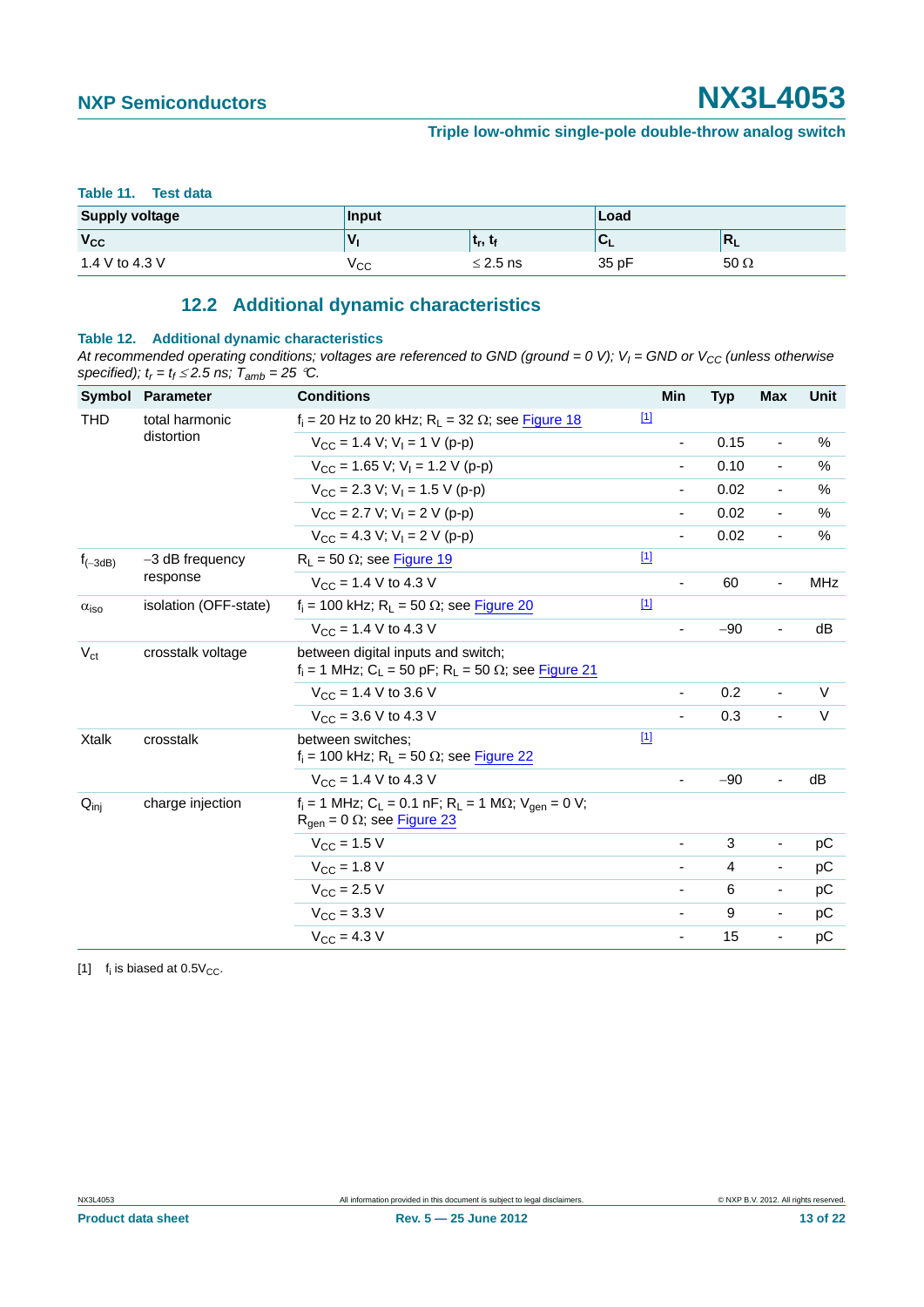### **Triple low-ohmic single-pole double-throw analog switch**

### **12.3 Test circuits**

<span id="page-13-3"></span>

## <span id="page-13-0"></span>**Fig 18. Test circuit for measuring total harmonic distortion**



<span id="page-13-2"></span><span id="page-13-1"></span>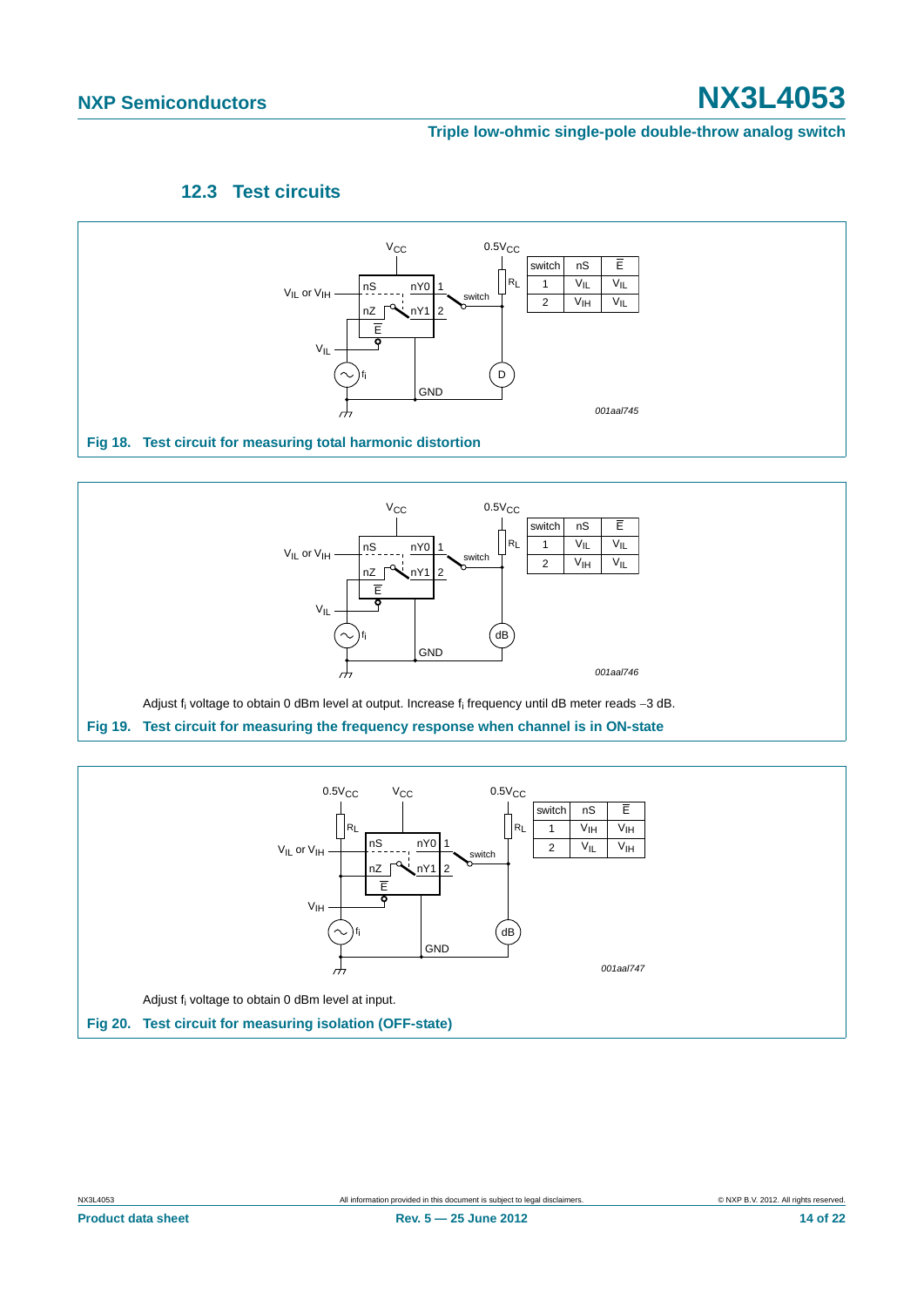#### **Triple low-ohmic single-pole double-throw analog switch**



<span id="page-14-1"></span><span id="page-14-0"></span>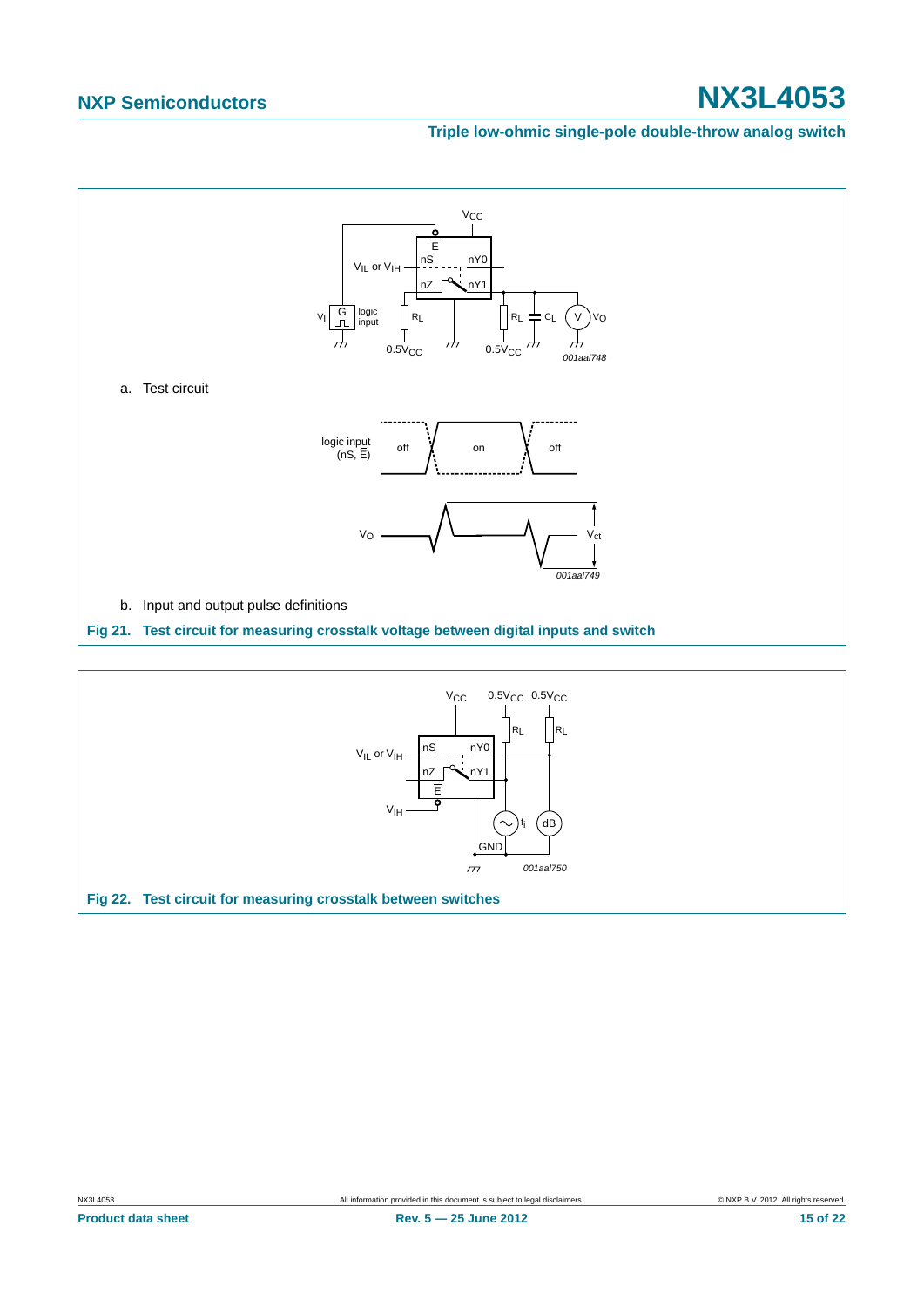#### **Triple low-ohmic single-pole double-throw analog switch**

<span id="page-15-0"></span>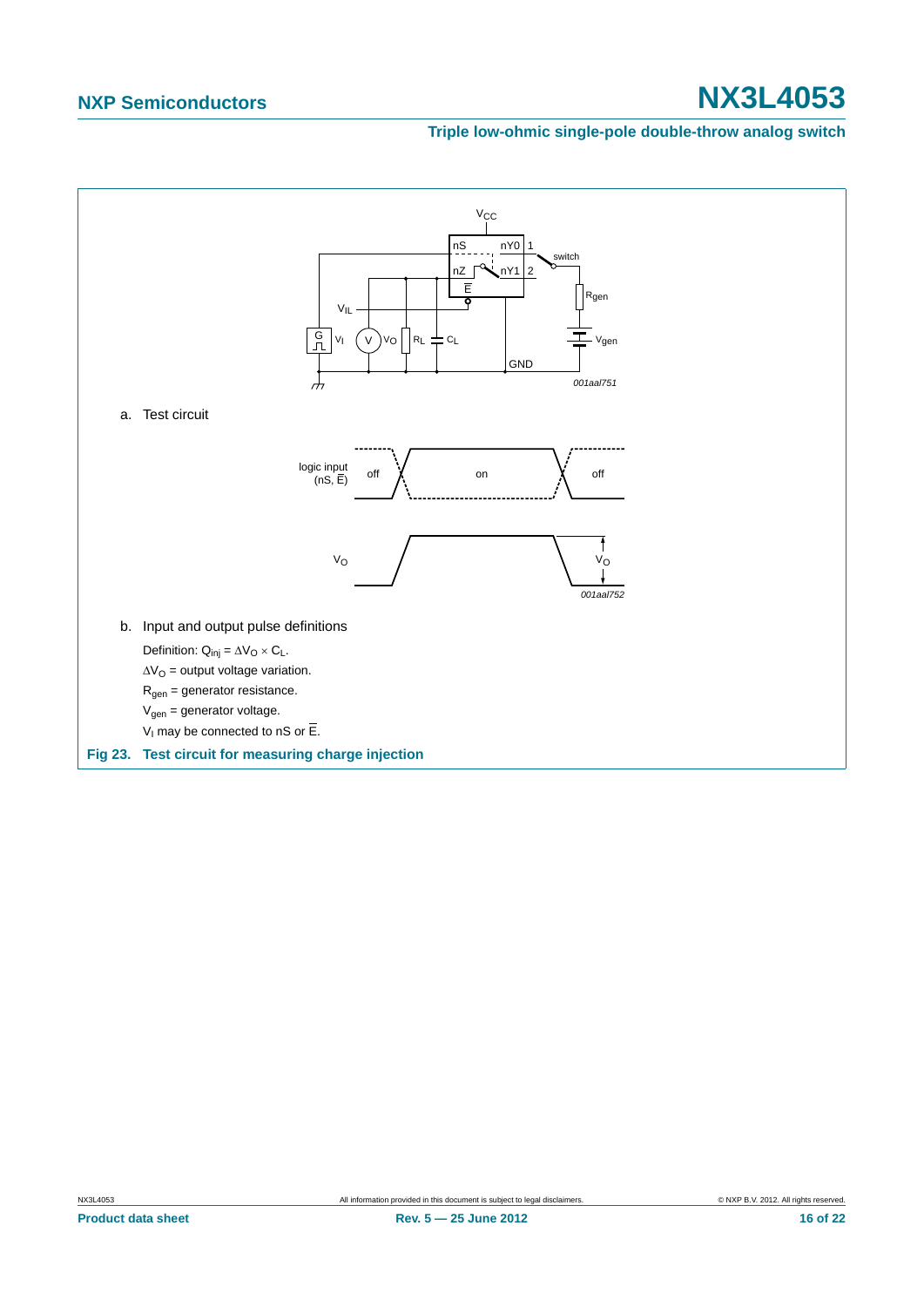**Triple low-ohmic single-pole double-throw analog switch**

# <span id="page-16-0"></span>**13. Package outline**



### **Fig 24. Package outline SOT1039-2 (HXQFN16)**

NX3L4053 All information provided in this document is subject to legal disclaimers. © NXP B.V. 2012. All rights reserved.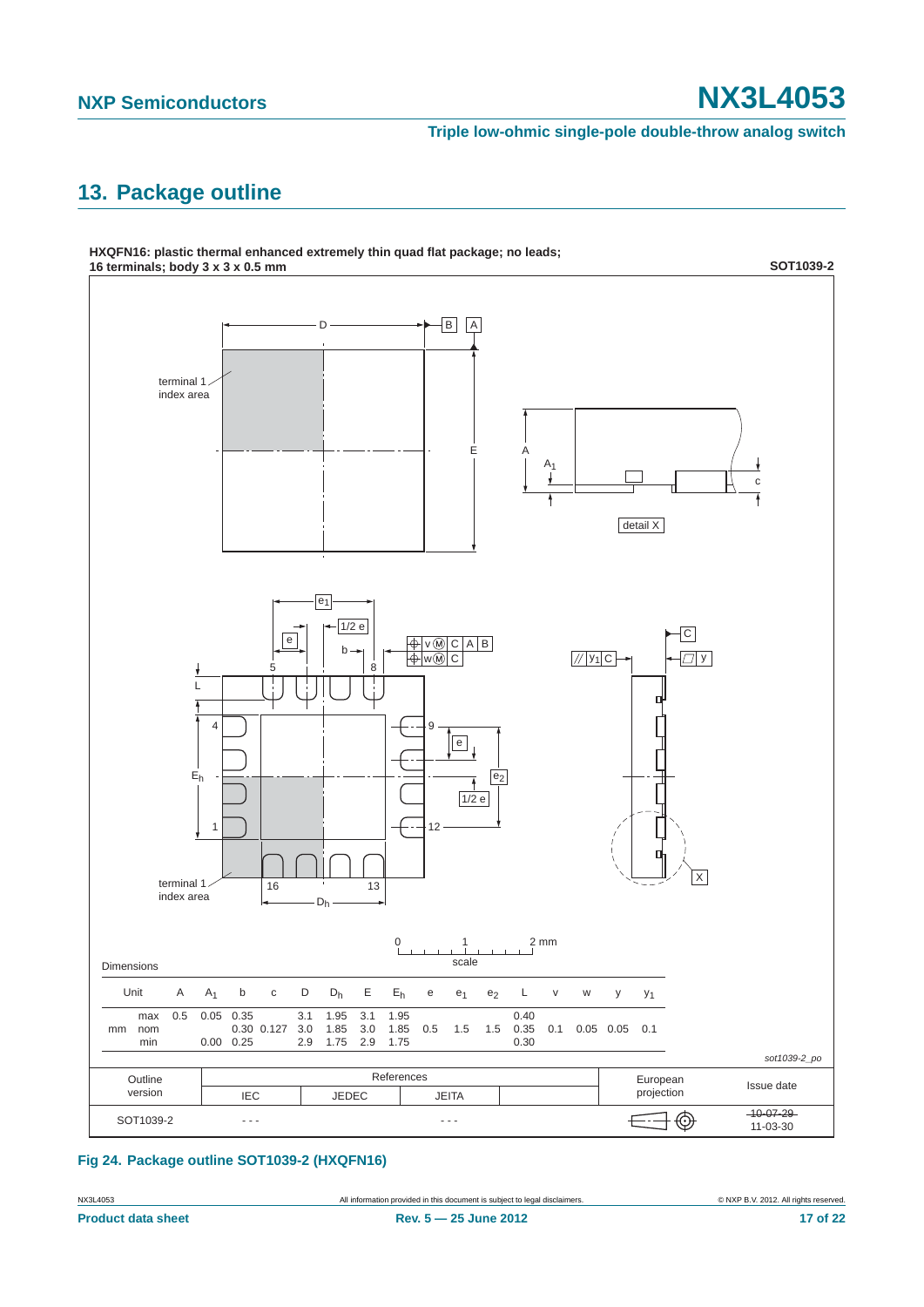**Triple low-ohmic single-pole double-throw analog switch**



### **Fig 25. Package outline SOT403-1 (TSSOP16)**

NX3L4053 **All information provided in this document is subject to legal disclaimers.** © NXP B.V. 2012. All rights reserved.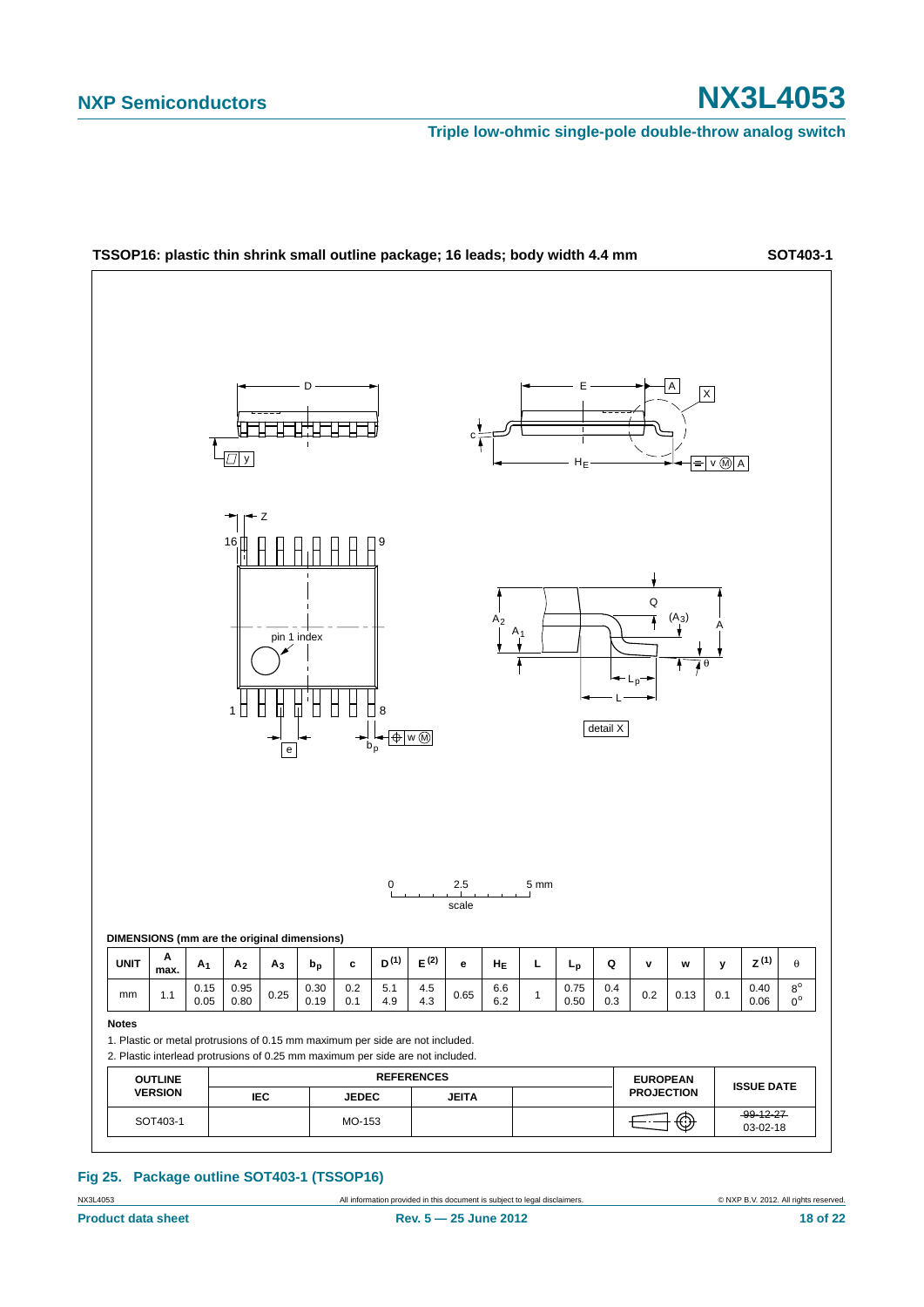# <span id="page-18-0"></span>**14. Abbreviations**

|             | <b>Table 13. Abbreviations</b>          |  |  |
|-------------|-----------------------------------------|--|--|
| Acronym     | <b>Description</b>                      |  |  |
| <b>CDM</b>  | <b>Charged Device Model</b>             |  |  |
| <b>CMOS</b> | Complementary Metal-Oxide Semiconductor |  |  |
| <b>ESD</b>  | ElectroStatic Discharge                 |  |  |
| <b>HBM</b>  | Human Body Model                        |  |  |
| МM          | Machine Model                           |  |  |
| <b>PDA</b>  | Personal Digital Assistant              |  |  |
|             |                                         |  |  |

# <span id="page-18-1"></span>**15. Revision history**

| <b>Table 14. Revision history</b> |                      |                                                                     |                          |                   |  |
|-----------------------------------|----------------------|---------------------------------------------------------------------|--------------------------|-------------------|--|
| Document ID                       | Release date         | Data sheet status                                                   | <b>Change notice</b>     | <b>Supersedes</b> |  |
| NX3L4053 v.5                      | 20120625             | Product data sheet                                                  | -                        | NX3L4053 v.4      |  |
| Modifications:                    |                      | • For type number NX3L4053HR the sot code has changed to SOT1039-2. |                          |                   |  |
| NX3L4053 v.4                      | 20111107             | Product data sheet                                                  | $\overline{\phantom{0}}$ | NX3L4053 v.3      |  |
| Modifications:                    | Legal pages updated. |                                                                     |                          |                   |  |
| NX3L4053 v.3                      | 20101223             | Product data sheet                                                  | $\overline{\phantom{0}}$ | NX3L4053 v.2      |  |
| NX3L4053 v.2                      | 20100811             | Product data sheet                                                  |                          | NX3L4053 v.1      |  |
| NX3L4053 v.1                      | 20100416             | Product data sheet                                                  | $\overline{\phantom{0}}$ | -                 |  |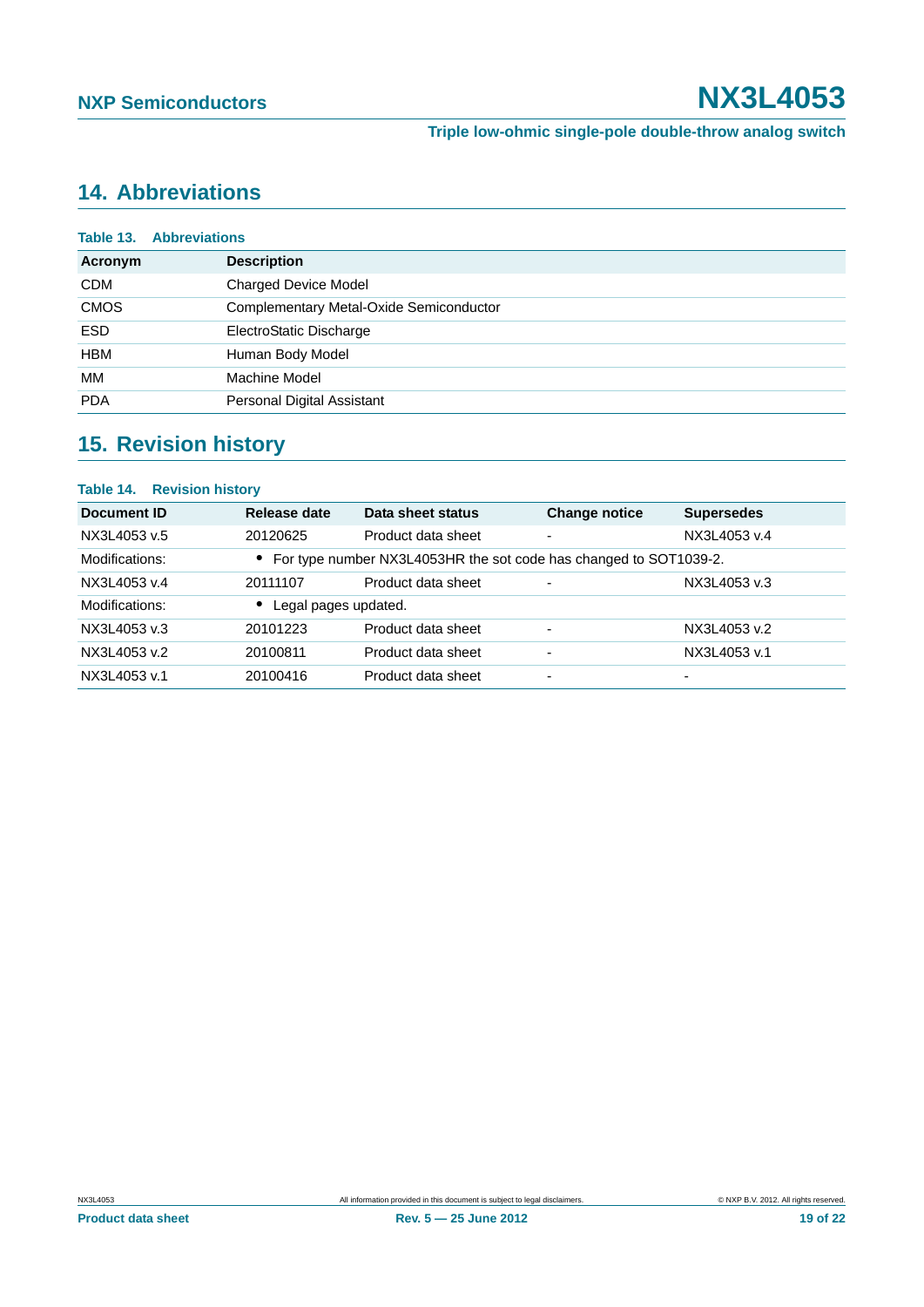# <span id="page-19-0"></span>**16. Legal information**

### <span id="page-19-1"></span>**16.1 Data sheet status**

| Document status[1][2]          | Product status <sup>[3]</sup> | <b>Definition</b>                                                                     |
|--------------------------------|-------------------------------|---------------------------------------------------------------------------------------|
| Objective [short] data sheet   | Development                   | This document contains data from the objective specification for product development. |
| Preliminary [short] data sheet | Qualification                 | This document contains data from the preliminary specification.                       |
| Product [short] data sheet     | Production                    | This document contains the product specification.                                     |

[1] Please consult the most recently issued document before initiating or completing a design.

[2] The term 'short data sheet' is explained in section "Definitions".

[3] The product status of device(s) described in this document may have changed since this document was published and may differ in case of multiple devices. The latest product status<br>information is available on the Intern

### <span id="page-19-2"></span>**16.2 Definitions**

**Draft —** The document is a draft version only. The content is still under internal review and subject to formal approval, which may result in modifications or additions. NXP Semiconductors does not give any representations or warranties as to the accuracy or completeness of information included herein and shall have no liability for the consequences of use of such information.

**Short data sheet —** A short data sheet is an extract from a full data sheet with the same product type number(s) and title. A short data sheet is intended for quick reference only and should not be relied upon to contain detailed and full information. For detailed and full information see the relevant full data sheet, which is available on request via the local NXP Semiconductors sales office. In case of any inconsistency or conflict with the short data sheet, the full data sheet shall prevail.

**Product specification —** The information and data provided in a Product data sheet shall define the specification of the product as agreed between NXP Semiconductors and its customer, unless NXP Semiconductors and customer have explicitly agreed otherwise in writing. In no event however, shall an agreement be valid in which the NXP Semiconductors product is deemed to offer functions and qualities beyond those described in the Product data sheet.

### <span id="page-19-3"></span>**16.3 Disclaimers**

**Limited warranty and liability —** Information in this document is believed to be accurate and reliable. However, NXP Semiconductors does not give any representations or warranties, expressed or implied, as to the accuracy or completeness of such information and shall have no liability for the consequences of use of such information. NXP Semiconductors takes no responsibility for the content in this document if provided by an information source outside of NXP Semiconductors.

In no event shall NXP Semiconductors be liable for any indirect, incidental, punitive, special or consequential damages (including - without limitation - lost profits, lost savings, business interruption, costs related to the removal or replacement of any products or rework charges) whether or not such damages are based on tort (including negligence), warranty, breach of contract or any other legal theory.

Notwithstanding any damages that customer might incur for any reason whatsoever, NXP Semiconductors' aggregate and cumulative liability towards customer for the products described herein shall be limited in accordance with the *Terms and conditions of commercial sale* of NXP Semiconductors.

**Right to make changes —** NXP Semiconductors reserves the right to make changes to information published in this document, including without limitation specifications and product descriptions, at any time and without notice. This document supersedes and replaces all information supplied prior to the publication hereof.

**Suitability for use —** NXP Semiconductors products are not designed, authorized or warranted to be suitable for use in life support, life-critical or safety-critical systems or equipment, nor in applications where failure or malfunction of an NXP Semiconductors product can reasonably be expected to result in personal injury, death or severe property or environmental damage. NXP Semiconductors and its suppliers accept no liability for inclusion and/or use of NXP Semiconductors products in such equipment or applications and therefore such inclusion and/or use is at the customer's own risk.

**Applications —** Applications that are described herein for any of these products are for illustrative purposes only. NXP Semiconductors makes no representation or warranty that such applications will be suitable for the specified use without further testing or modification.

Customers are responsible for the design and operation of their applications and products using NXP Semiconductors products, and NXP Semiconductors accepts no liability for any assistance with applications or customer product design. It is customer's sole responsibility to determine whether the NXP Semiconductors product is suitable and fit for the customer's applications and products planned, as well as for the planned application and use of customer's third party customer(s). Customers should provide appropriate design and operating safeguards to minimize the risks associated with their applications and products.

NXP Semiconductors does not accept any liability related to any default. damage, costs or problem which is based on any weakness or default in the customer's applications or products, or the application or use by customer's third party customer(s). Customer is responsible for doing all necessary testing for the customer's applications and products using NXP Semiconductors products in order to avoid a default of the applications and the products or of the application or use by customer's third party customer(s). NXP does not accept any liability in this respect.

**Limiting values —** Stress above one or more limiting values (as defined in the Absolute Maximum Ratings System of IEC 60134) will cause permanent damage to the device. Limiting values are stress ratings only and (proper) operation of the device at these or any other conditions above those given in the Recommended operating conditions section (if present) or the Characteristics sections of this document is not warranted. Constant or repeated exposure to limiting values will permanently and irreversibly affect the quality and reliability of the device.

**Terms and conditions of commercial sale —** NXP Semiconductors products are sold subject to the general terms and conditions of commercial sale, as published at<http://www.nxp.com/profile/terms>, unless otherwise agreed in a valid written individual agreement. In case an individual agreement is concluded only the terms and conditions of the respective agreement shall apply. NXP Semiconductors hereby expressly objects to applying the customer's general terms and conditions with regard to the purchase of NXP Semiconductors products by customer.

**No offer to sell or license —** Nothing in this document may be interpreted or construed as an offer to sell products that is open for acceptance or the grant, conveyance or implication of any license under any copyrights, patents or other industrial or intellectual property rights.

NX3L4053 All information provided in this document is subject to legal disclaimers. © NXP B.V. 2012. All rights reserved.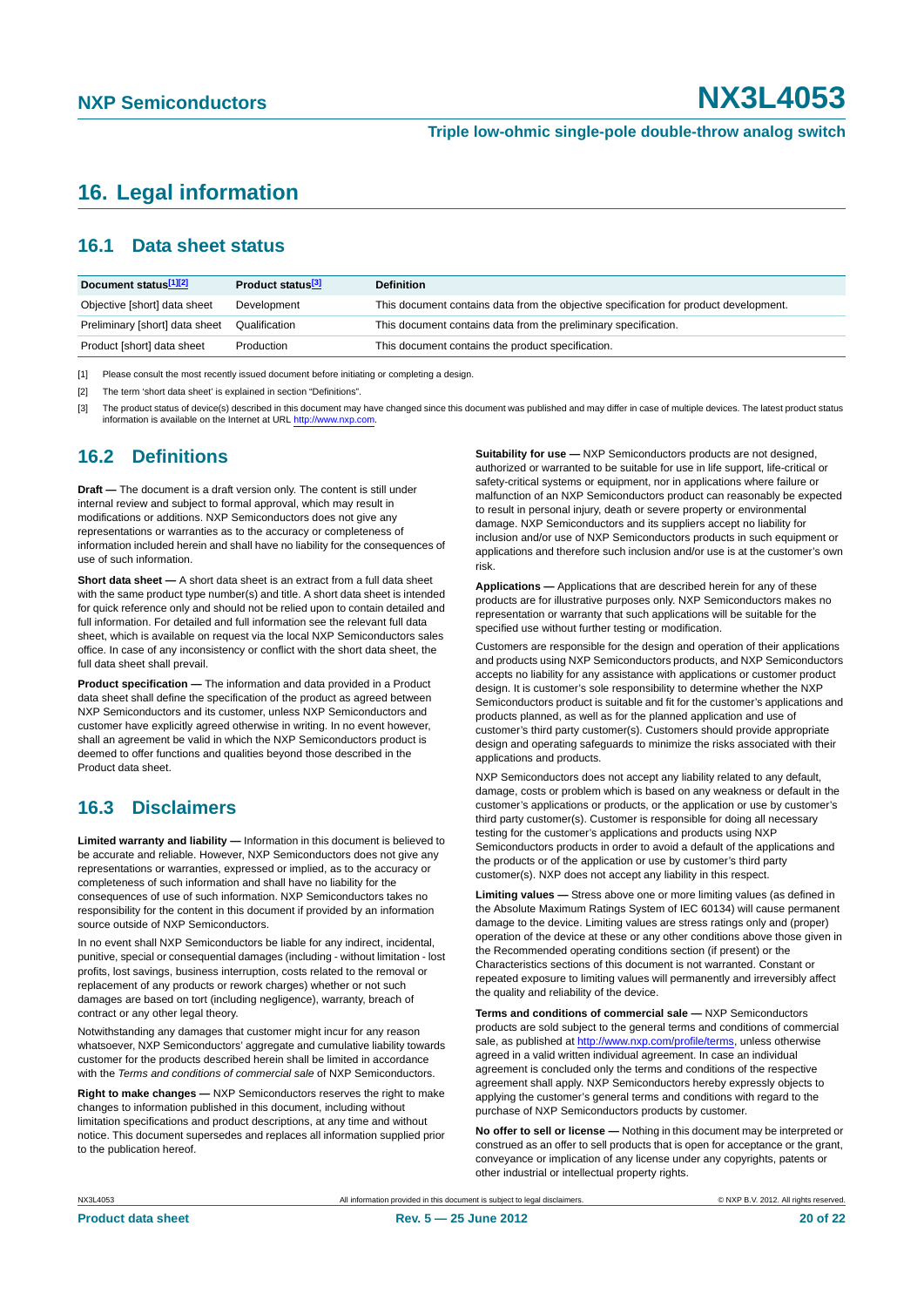#### **Triple low-ohmic single-pole double-throw analog switch**

**Export control —** This document as well as the item(s) described herein may be subject to export control regulations. Export might require a prior authorization from competent authorities.

**Non-automotive qualified products —** Unless this data sheet expressly states that this specific NXP Semiconductors product is automotive qualified, the product is not suitable for automotive use. It is neither qualified nor tested in accordance with automotive testing or application requirements. NXP Semiconductors accepts no liability for inclusion and/or use of non-automotive qualified products in automotive equipment or applications.

In the event that customer uses the product for design-in and use in automotive applications to automotive specifications and standards, customer (a) shall use the product without NXP Semiconductors' warranty of the product for such automotive applications, use and specifications, and (b) whenever customer uses the product for automotive applications beyond

# <span id="page-20-1"></span>**17. Contact information**

NXP Semiconductors' specifications such use shall be solely at customer's own risk, and (c) customer fully indemnifies NXP Semiconductors for any liability, damages or failed product claims resulting from customer design and use of the product for automotive applications beyond NXP Semiconductors' standard warranty and NXP Semiconductors' product specifications.

**Translations —** A non-English (translated) version of a document is for reference only. The English version shall prevail in case of any discrepancy between the translated and English versions.

### <span id="page-20-0"></span>**16.4 Trademarks**

Notice: All referenced brands, product names, service names and trademarks are the property of their respective owners.

For more information, please visit: **http://www.nxp.com**

For sales office addresses, please send an email to: **salesaddresses@nxp.com**